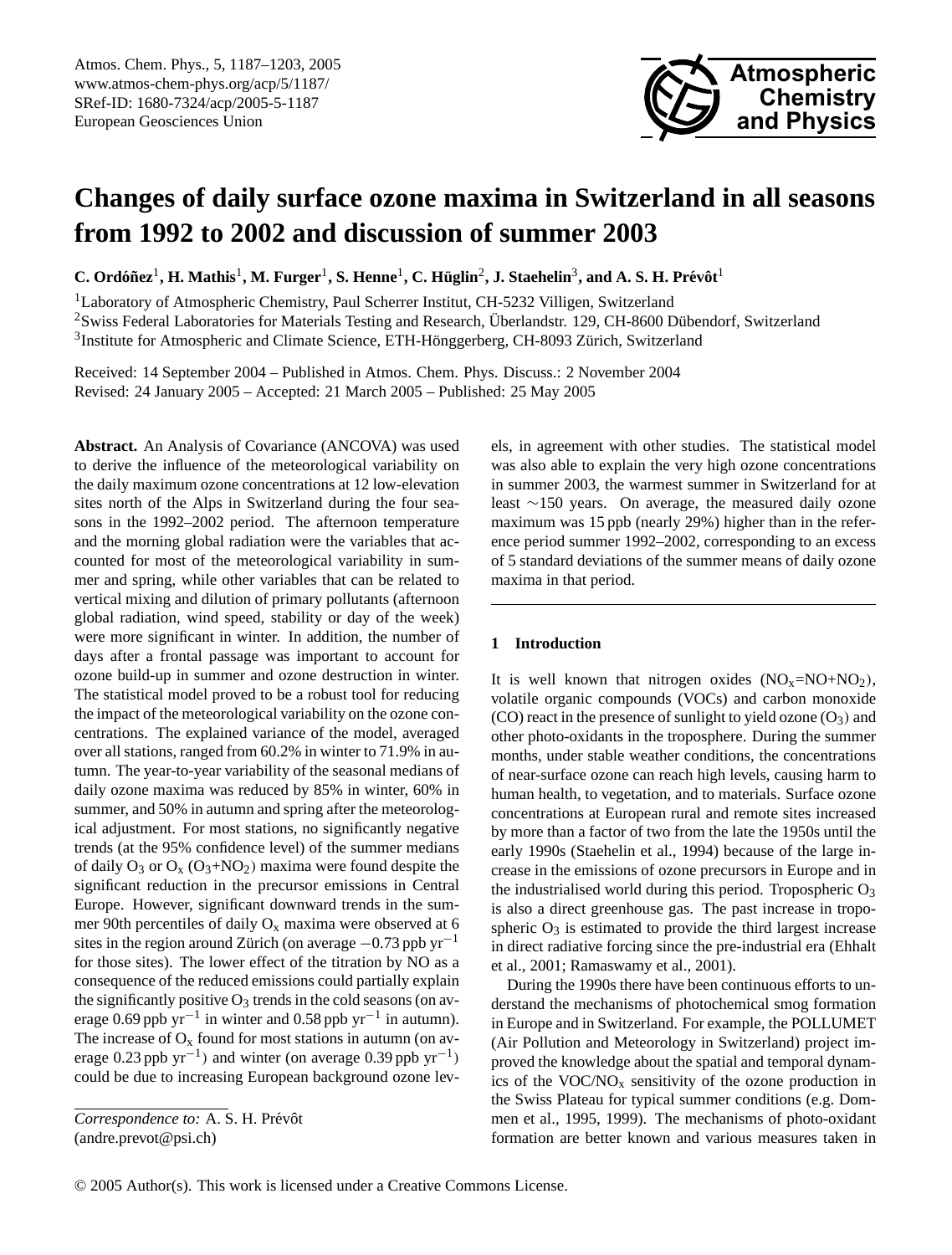Switzerland and the neighbouring countries have led to a considerable decrease in emissions of ozone precursors. As an example the EMEP expert emission inventory estimates a decrease of the total emissions of 39% for  $NO<sub>x</sub>$  and 49% for non-methane volatile organic compounds (NMVOC) in Switzerland during the 1990–2002 period (Vestreng et al., 2004). However, near-surface ozone concentrations have apparently not decreased accordingly. Some studies have investigated data from the Swiss air pollution monitoring network (NABEL) to address the changes in ozone and primary pollutants in Switzerland since the mid-80s. Kuebler et al. (2001) used the Kolmogorov-Zurbenko filter  $KZ_{m,n}$ (Zurbenko, 1991; Rao et al., 1997) to remove the long-term trend, as well as a mean year to remove the seasonal and weekly variations. This allowed the use of meteorological variables to detrend the short-term variation of ozone and primary pollutants at 12 NABEL stations in the 1985–1998 period. The detrended summer (May–October) mean concentrations of primary pollutants presented a downward trend at urban and suburban stations. The  $NO<sub>x</sub>$  decrease reached about 50% at Zürich over a 12-year period and over 40% at Dübendorf during a 10-year period, though a smaller decrease (13% in 9 years) was observed at Lugano. VOC levels at Zürich and Dübendorf showed a clear downward trend of around 50% over a 12-year period. In contrast to the urban primary pollutants, the detrended 90th percentile summer ozone did not show any statistically significant trend at either the urban or rural sites. Brönnimann et al. (2002) used different methods to address changes in the ozone levels at 14 NABEL stations from 1991 to 1999. They observed a considerable increase of the deseasonalised monthly mean ozone concentrations (0.5–0.9 ppb yr−<sup>1</sup> ) together with a decrease in frequency of the low ozone concentrations. This study also suggested a tendency for decreasing ozone peaks under summer (April–September) smog days at rural sites and increasing ozone concentrations at the polluted sites north of the Alps.

Both the TOR-2 (Tropospheric Ozone Research) subproject of the EUROTRAC-2 (Transport and Transformation of Environmentally-Relevant Trace Constituents in the Troposphere over Europe) project and the TROTREP (Tropospheric Ozone and Precursors, Trends, Budgets and Policy) project evaluated the long term trends in ozone, oxidants and precursors in relation to the changes in emissions over Europe occurring after 1980 for various parts of Europe (Roemer, 2001a, b; Monks et al., 2003; TOR-2, 2003). For that purpose, some well-known methods were considered to remove the short-term and long-term variations in ozone caused by the meteorological influence: the already mentioned Kolmogorov-Zurbenko filtering followed by a regression method applied on one of the selected scales, clustering techniques applied to atmospheric circulation classes or according to decision trees to adjust the records for interannual shifts in the circulation or meteorological records, as well as methods based on multiple linear and non-linear regression models that incorporate a set of meteorological explaining variables (TOR-2, 2003). The results generally suggested that the precursor concentrations at urban sites decreased significantly since the mid-1980s or the beginning of the 1990s, mostly because of the successful introduction of catalytic converters in the European petrol vehicle fleet. Furthermore, it was concluded that the ozone precursor emission reductions that took place in North West Europe and Alpine Europe over the 90s were responsible for the ozone downward trends observed in the higher percentiles of the summer distribution. They also attributed the upward trends of low ozone concentrations observed in the polluted areas of Europe at least partly to the reduced effect of the ozone titration by NO (Roemer, 2001a; Monks et al., 2003; TOR-2, 2003). An increase in the background concentrations of ozone was also found in the western and northern part of Europe (Roemer, 2001b; Monks et al., 2003; TOR-2, 2003). In addition, links between ozone and the NAO indices were documented to be most pronounced in the UK: summer ozone concentrations increased with the low NAO regime and decreased with the high NAO regime, compared to the mean ozone levels (Monks et al., 2003).

A variety of statistical approaches have been used for the meteorological adjustment of ozone and the estimation of ozone time trends in regional networks of ozone monitors at different locations of North America. Some of those studies modelled separately the association between each ozone monitor and local meteorology (Cox and Chu, 1996; Joe et al., 1996), while the most complex analyses derived a univariate summary of the ozone monitoring network to capture regional associations between ozone and meteorology (Bloomfield et al., 1996; Davis et al., 1998). Thompson et al. (2001) presented a critical review of those methods and compared the application of selected methods to ozone time series from the Chicago area.

This work reports on the meteorological adjustment and seasonal trends of daily ozone maxima at low-elevation sites in Switzerland during the 1992–2002 period. Section 2 describes the data used in this study and Sect. 3 presents the meteorological adjustment of the daily maximum ozone concentrations by statistical modelling of the relation between ozone concentrations and various meteorological variables. The results of the statistical analysis and the calculated trends are discussed in Sect. 4. These results are also compared to those of other slightly different statistical approaches. The meteorological adjustment of daily ozone maxima during the period summer 1992–2002 is extrapolated to summer 2003 in Sect. 5, in order to test if the model is able to explain the very high ozone concentrations registered in that unusually warm and dry summer. Finally, Sect. 6 summarises our findings.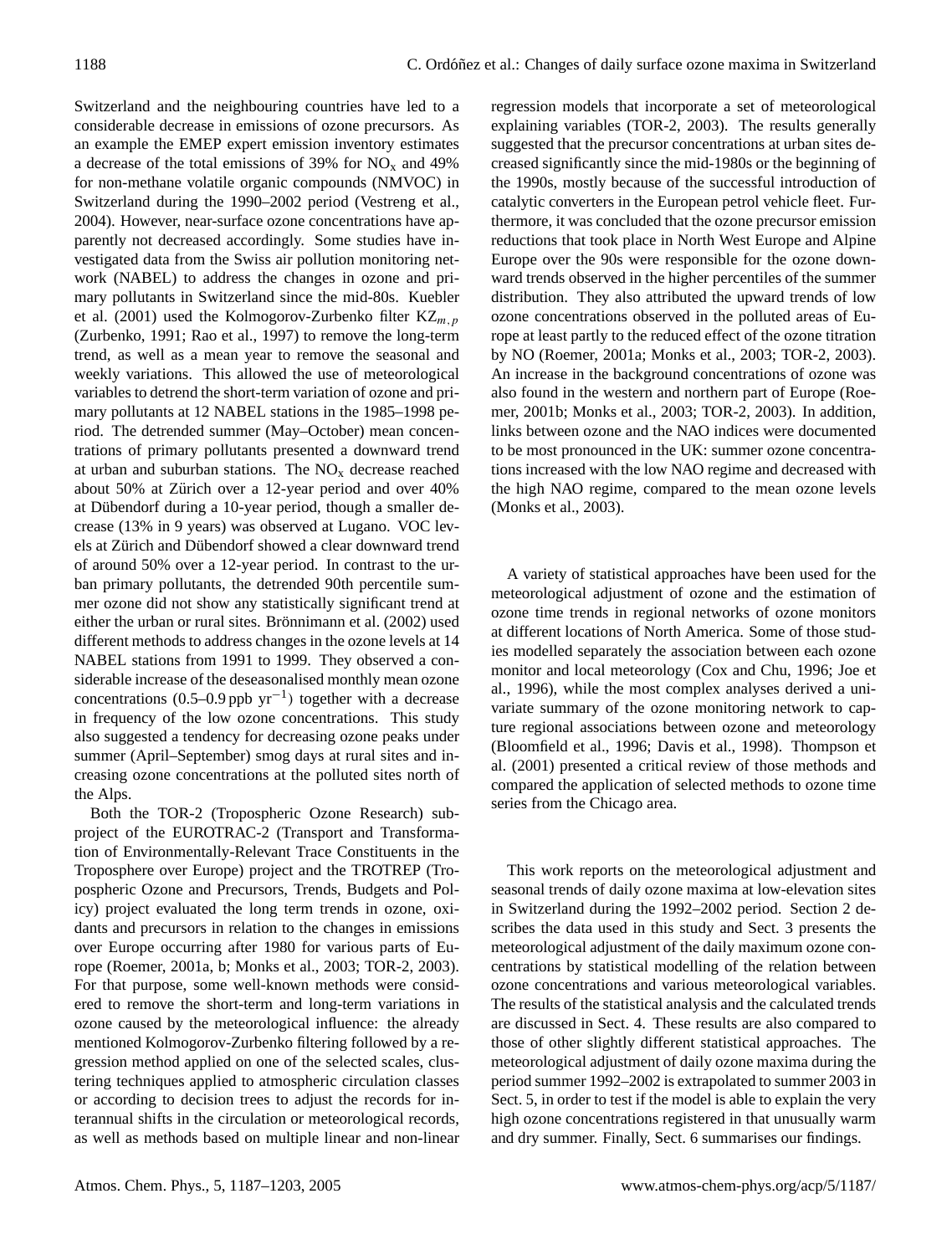| Station code | Station name              | Altitude (m a.s.l.) | Station type  | $NOx$ (ppb) |
|--------------|---------------------------|---------------------|---------------|-------------|
| <b>BAS</b>   | <b>Basel</b>              | 320                 | suburban      | 11.61       |
| <b>DUE</b>   | Diibendorf                | 430                 | suburban      | 15.57       |
| <b>HAE</b>   | Härkingen                 | 430                 | rural/highway | 58.88       |
| LAE          | Lägeren $(a)$             | 690                 | rural/forest  | 7.61        |
| LAU          | Lausanne                  | 530                 | urban/street  | 79.13       |
| <b>PAY</b>   | Payerne                   | 490                 | rural         | 6.28        |
| <b>SIO</b>   | Sion                      | 480                 | rural/highway | 26.6        |
| <b>TAE</b>   | Tänikon                   | 540                 | rural         | 7.69        |
| <b>ZUE</b>   | Zürich-Kaserne            | 410                 | urban/park    | 20.49       |
| WAL.         | Wallisellen               | 470                 | suburban      | 12.83       |
| <b>STA</b>   | Zürich-Stampfenbach       | 445                 | urban/street  | 38.81       |
| <b>WEE</b>   | Weerswilen <sup>(b)</sup> | 630                 | rural         |             |
|              |                           |                     |               |             |

**Table 1.** Stations used in the analysis. See location of the stations in Fig. 1.

WAL, STA and WEE are OSTLUFT stations. The other 9 stations belong to the NABEL network.

The NO<sub>x</sub> concentrations in this table correspond to the median of the afternoon averaged NO<sub>x</sub> levels during the 1992–2002 period. (a) No  $NO<sub>x</sub>$  data at Lägeren during the period 22 February–31 October 2000.

(b) No  $NO<sub>x</sub>$  measurements at Weerswilen.



**Fig. 1.** Location of the stations used in the analysis. See the correspondence between codes and names of the stations in Table 1.

## **2 Data**

### 2.1 Ozone and  $NO<sub>x</sub>$  measurements

Hourly average concentrations of ozone and nitrogen oxides from 12 low-elevation sites of the Swiss air quality monitoring network (NABEL) and the eastern cantons of Switzerland (OSTLUFT) during the period 1 January 1990 to 31 August 2003 were used in this study. The names and location of the analysed stations are summarised in Table 1 and Fig. 1. Except Sion, situated in an alpine valley, the sites are located in the Swiss plateau north of the Alps. At all stations, ozone was measured with the UV absorption method and nitrogen oxides  $(NO_x)$  were detected by ozone chemiluminescence. NO was directly measured while  $NO<sub>2</sub>$  was first reduced to NO with a molybdenum converter. The ozone and  $NO<sub>x</sub>$  monitors were calibrated automatically every 1–3 days and manually every 2–4 weeks. In addition, the ozone instruments were calibrated every three months with a standard reference photometer, and the molybdenum converter efficiency was examined once a year with gas phase titration (GPT). For more details on data quality assurance of the NABEL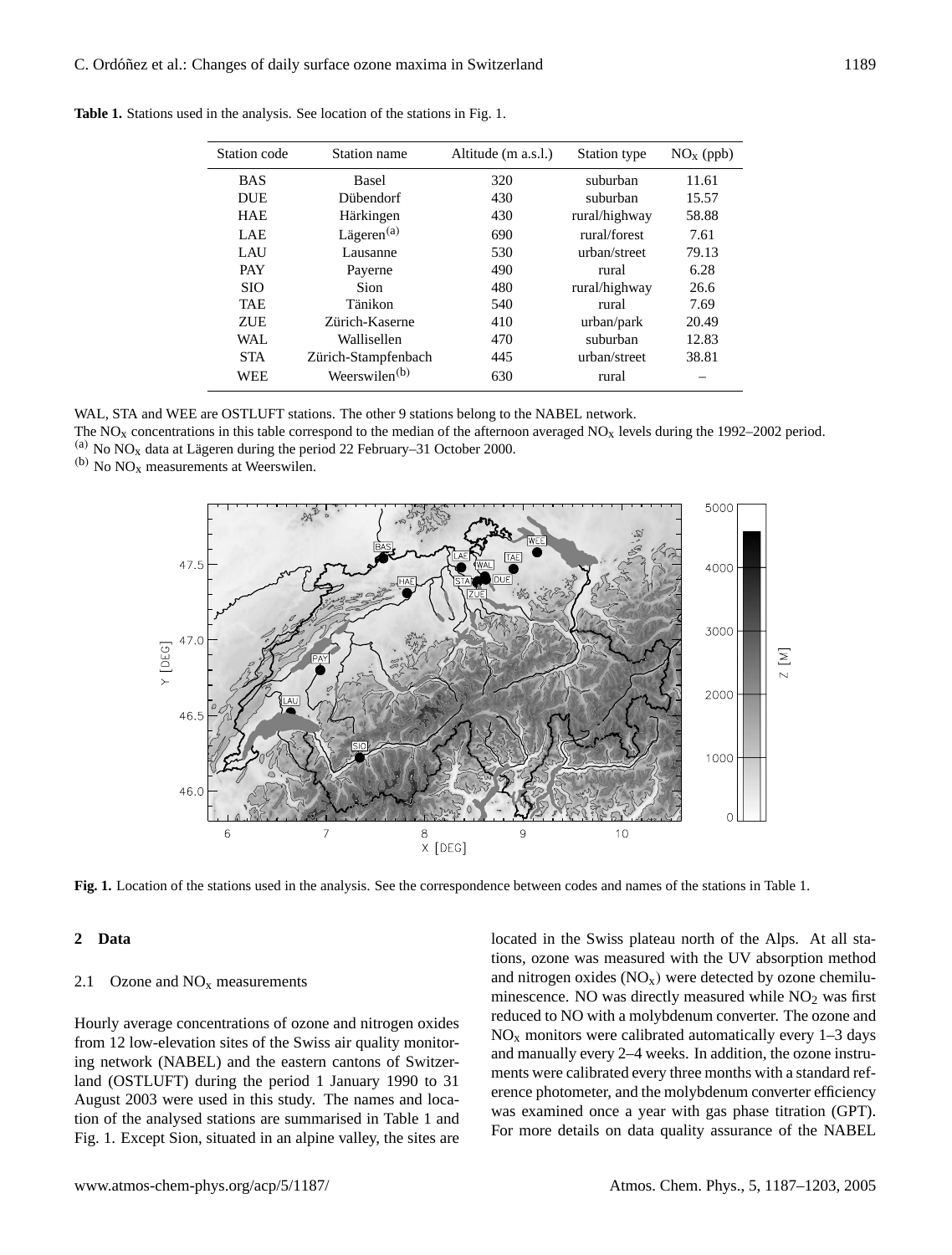stations see EMPA (2003). Rigorous checks of the ozone and  $NO<sub>x</sub>$  data – i.e. analysis of the deviations of the concentrations measured at close stations and taking into account the changes in the location of the stations – confirmed that the data quality after 1991 was good for all the sites. Similar results were found in Brönnimann et al. (2002). Therefore, the time series of ozone for the 1992–2002 period were analysed in this work.

In this work we analyse the influence of the meteorology on the daily ozone maxima. These maximum concentrations usually occur in the afternoon and are the least affected by local NO sources reacting with ozone to nitrogen dioxide. However, at the most polluted stations (e.g. Lausanne and Härkingen) and under more polluted conditions (e.g. winter), the effect of the titration on the daily ozone maxima and hence on their trends can be important. To assist in the interpretation of the results the trends of  $O_x$  (sum of  $O_3$  and  $NO<sub>2</sub>$ ) were also calculated.  $O<sub>x</sub>$  is not influenced by the reaction of ozone with NO. However, as mentioned above, the NO<sup>2</sup> measurements were performed with molybdenum converters, which exhibit interfering sensitivity to peroxyacyl nitrates (PANs), nitric acid  $(HNO<sub>3</sub>)$  and other products of the oxidation of  $NO<sub>x</sub>$ . The  $NO<sub>2</sub>$  measurements and therefore the  $O<sub>x</sub>$  concentrations are thus upper limits of the real concentrations.

In this analysis, the daily  $O_3$  and  $O_x$  maxima were defined as the daily maximum 1-h concentrations measured between 12:00 and 24:00 winter local time (UTC+1 h), and were calculated only if at least 9 values (75% of the data) were available for the respective day.

# 2.2 Meteorological data

Local meteorological data used as explanatory variables in a multiple linear model (see Sect. 3) were taken from the measuring NABEL sites and from the closest ANETZ stations operated by MeteoSwiss in the case of the OSTLUFT stations. The parameters sunshine duration and lightning, not measured at the NABEL network, were always taken from the surrounding ANETZ stations. In our analysis we attempt to select explanatory variables to represent the most important processes that influence ozone in the planetary boundary layer (PBL): in situ photochemical production, deposition and vertical mixing. The main parameters measured at those stations are temperature, global radiation, wind speed, wind direction and relative humidity. The morning (6h to 12 h) and/or afternoon (12 h to 18 h) averages of those meteorological parameters were calculated when at least 5 out of the 6 hourly values (83% of the data) were available on the respective day.

Under typical summer smog conditions, the daily maximum ozone concentrations and temperature are strongly correlated. Several statistical models have been suggested to describe the increase in the ozone concentrations with ambient air temperature. Among others, models linear in temperature after some temporal filtering of both ozone and the meteorological variables (Kuebler et al., 2001; Tarasova and Karpetchko, 2003), a second or higher order polynomial in temperature (Brönnimann et al., 2002; Bloomfield et al., 1996) or linear regression of the logarithm of daily ozone maxima with daily maximum temperature as a categorical variable (Xu et al., 1996) have been proposed. Scatterplots of the daily ozone maxima against the different meteorological variables used in the analysis suggested that, at least in summer and spring, the afternoon temperature had the strongest relationship to ozone. Moreover, the dependence of ozone on temperature was more quadratic than linear. Therefore, both the afternoon temperature and the square of the afternoon temperature (preceded by a minus sign in the cases when the temperature is negative) have been tested in this study for every station and season. For simplicity, the one which was able to explain more variance was included in the initial model together with the rest of the meteorological variables. The averaged global radiation in the morning and in the afternoon have been used, as solar radiation is the main driver of the photochemical reactions and also affects the vertical mixing and thus the dilution of the pollutants, leading to lower ozone destruction. The sunshine duration is another parameter that can be used for the analysis of the influence of the solar radiation on the ozone concentrations. It is defined as the time during which the direct solar radiation exceeds the level of  $120 \text{ W/m}^2$ . The hourly fraction in which this value is exceeded was measured at the surrounding ANETZ stations, and both the morning and afternoon averages of this parameter were calculated. The morning and afternoon wind speeds were also used, as these parameters influence the dilution and transport of pollutants. The afternoon wind direction was considered as a discrete variable. It was pooled in two different wind sectors for every station – with the exception of three sectors for Härkingen – after a careful inspection of the ozone and  $NO<sub>x</sub>$  levels for the different wind directions. In addition, the water vapour mixing ratio whose influence on the ozone concentrations is not so obvious (see Sect. 4.1.1), was calculated and averaged for the afternoon hours. Apart from these meteorological parameters, the day of the week (weekday: Monday–Friday, weekend: Saturday–Sunday) was used to account for the weakly cycle of the anthropogenic emissions.

An approximation of the vertical gradient of potential temperature in the boundary layer was calculated for all the stations, by using the afternoon temperature at two different altitude sites in the proximity of the investigated NABEL and OSTLUFT stations. The parameter  $T_p$ , an approximation to the potential temperature, was calculated from the formula of the dry static energy S (Holton, 1992) for every pair of stations:

$$
T_p = S/C_p = T + gz/C_p,\tag{1}
$$

where  $C_p = 1005.7 \text{ Jkg}^{-1} \text{K}^{-1}$  (dry air),  $g = 9.81 \text{ ms}^{-2}$ , 7 is the temperature (in K) and  $z$  the altitude (in m a.s.l.). The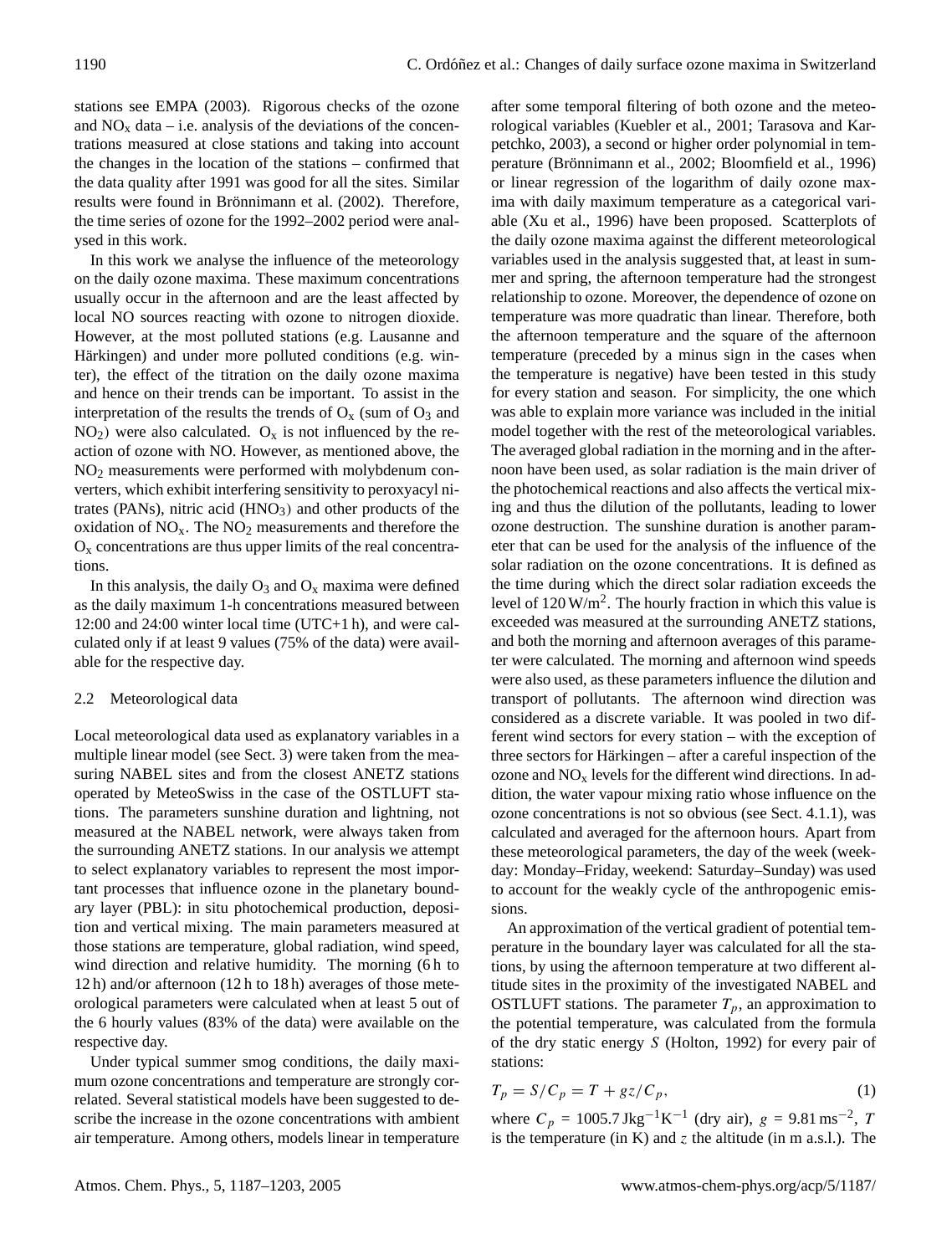difference of  $T_p$  between the low and the elevated station was then used as an indicator for dry static stability. In general there is instability for  $\partial T_p/\partial z < 0$  (i.e. dT<sub>p</sub>>0) and stability for  $\frac{\partial T_p}{\partial z} > 0$  (i.e. dT<sub>p</sub><0), so higher instability is expected for higher values of  $dT_p$ . The interpretation of the influence of this parameter on the ozone concentrations should be done depending on both the season and the character (polluted or rural) of the considered station.

Two parameters which affect the vertical mixing, the dilution of primary pollutants and the deposition of ozone within the convective boundary layer (CBL) were calculated daily from the 12:00 UTC radiosoundings at Payerne: the Convective Available Potential Energy (CAPE) and the mixing height, which was determined by a simple parcel method (Seibert et al., 2000). The parameters precipitation, close lightning and distant lighting were used to give account for the effect of thunderstorms on the dilution of pollutants. After thunderstorms, the troposphere is usually rather well mixed and the ozone concentrations might reflect similar conditions to background at some stations. In general, the maximum ozone concentrations on a specific day are not only determined by the meteorology on that day but also by the concentrations and meteorology on the previous day. To take into account the meteorology on the previous day, especially the mixing conditions, the absence/occurrence of precipitation and lightning as well as CAPE were used both on the investigated day and on the previous day.

In addition, two parameters from the Alpine Weather Statistics AWS (Wanner et al., 1998) were also used to account for the ozone variations connected with the frontal passages and the synoptic situation. The parameter "number of days after front" was calculated, using the classes 18 and 21 of the AWS, which indicate the presence/absence of a frontal  $passage - warm front, cold front or occlusion - in Zürich on$ the investigated day. The air is usually well mixed after a frontal passage, and it might be expected that the ozone levels build up day by day in summer whereas ozone is more and more depleted under stable conditions in winter. As the effect on the ozone concentrations is more important on the first days, we treated all the days after day 6 in the same way as day 6. Therefore this parameter has 7 possible values: 0, 1, 2, 3, 4, 5, 6. The parameter "synoptic group" is a discrete variable that describes 8 different synoptic situations: 3 convective types (anticyclonic, cyclonic and indifferent), 4 advective types based on the 500 hPa wind direction (north, east, south and west) and mixed conditions. Stable situations ("anticyclonic") are connected with suppressed vertical mixing and stagnation of the air masses. The types "cyclonic", "mixed" and the advective types are usually related to higher vertical mixing and thus favour the dilution of primary pollutants. The influence of this parameter on the surface ozone concentrations at 6 NABEL sites was previously investigated in Brönnimann et al. (2000).

## **3 Statistical method**

In this study we used a multiple linear model in order to describe the influence of the meteorological variability on the daily maximum ozone (and  $O_x$ ) concentrations at the individual stations. For the selection of the meteorological parameters explaining most of the variability in the daily ozone maxima we used an analysis of covariance (ANCOVA), which allows to include both continuous and discrete variables. All the parameters introduced in Sect. 2.2. were initially used in ANCOVA (for a summary see Table 2). The main assumptions of the model are that there is a true underlying linear relationship, that the residuals are mutually independent with constant variance (homocedasticity) and that the residuals are normally distributed. The meteorological adjustment of the daily ozone maxima and the calculations of the trends of adjusted daily ozone maxima during the 1992– 2002 period were performed for each station and season separately: spring (MAM), summer (JJA), autumn (SON) and winter (DJF). The winter periods were defined as December 1992 to February 1993, ..., December 2002 to February 2003. The years 2000 and 2001 were excluded from the analysis for Lägeren due to missing ozone or meteorological data, mainly as a consequence of destroyed facilities caused by a severe storm.

Although the use of many meteorological parameters increases the explained variance, those individual parameters are often correlated to each other, so that irrelevant relations between the meteorological variables and ozone might be introduced if all those variables were kept in the final model. As already mentioned, all the variables from Table 2 were initially introduced in a multiple linear model separately for each station and season:

O<sub>3</sub> (measured)=
$$
a_1A_1 + a_2A_2 + ...
$$
  
+ $b_{11} + b_{12} + b_{13} + ... + b_{21} + b_{22} + ... + c + \varepsilon$ , (2)  
where

 $A_1, A_2, \ldots$ : continuous variables;

 $a_1, a_2, \ldots$ : coefficients of the continuous variables;  $b_{11}, b_{12}, b_{13}, \ldots, b_{21}, b_{22}, \ldots$ : coefficients or "treatment" effects" of the discrete variables  $B_1, B_2, \ldots;$ 

- c: intercept;
- ε: random error.

A backward elimination procedure performed with the software R (R Development Core Team, 2003) removed the least important predictor variables in different steps. For that purpose, at every step ANCOVA used the F statistics to provide the p-values for the different variables, and the explanatory variable with the highest p-value (maximum likelihood of having a null coefficient and thus lowest effect on the daily ozone maxima) was removed from the model. A stringent stopping criterion  $(p<10^{-8})$  was chosen so that a consistent and not too large set of variables could explain a large fraction of the variance in most of the cases. After several iterations, only the variables satisfying the stopping criterion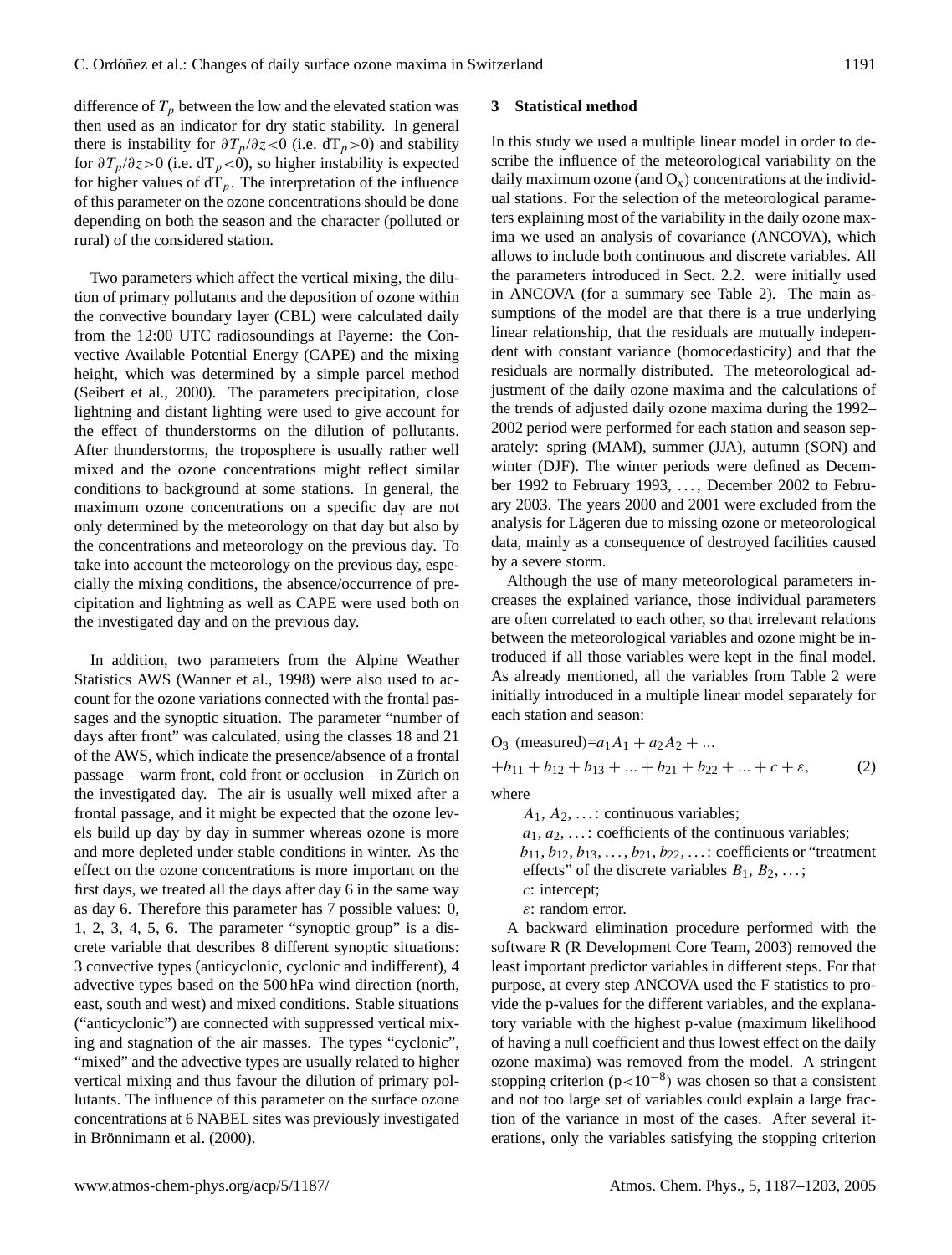| Variable                     | Definition                                                  | <b>Spring</b> | Summer         | Autumn   | Winter       |
|------------------------------|-------------------------------------------------------------|---------------|----------------|----------|--------------|
| $aT^2$ $(aT)^{(a)}$          | afternoon temperature                                       | 12            | 12             | 12       | 4            |
| aRad                         | afternoon global radiation                                  | 2             | $\Omega$       | 6        | 12           |
| mRad                         | morning global radiation                                    | 9             | 8              |          | $\mathbf{0}$ |
| aMR                          | afternoon water vapour mixing ratio                         | 9             | 5              | 9        |              |
| aSun                         | afternoon sunshine duration                                 |               | $\Omega$       | 3        |              |
| mSun                         | morning sunshine duration                                   | 2             |                |          |              |
| aWspeed                      | afternoon wind speed                                        | 2             |                | 5        | 9            |
| mWspeed                      | morning wind speed                                          | 0             |                | 4        | 3            |
| aWdir <sup>(c)</sup>         | afternoon wind direction                                    | 3             | 2              | 5        |              |
| <b>CBL</b>                   | CBL mixing height                                           |               | $\Omega$       | $\Omega$ |              |
| <b>CAPE</b>                  | Convective Available Potential Energy                       |               | 0              | 3        | N            |
| pCAPE                        | CAPE (on the previous day)                                  | 0             | $\Omega$       | $\Omega$ | N            |
| $dTp^{(b)}$                  | vertical gradient of potential temperature in the afternoon |               | $\Omega$       | 9        | 9            |
| Precip $(c)$                 | Precipitation on the investigated day                       | 0             | $\overline{0}$ | 7        | 5            |
| $p$ Precip $(c)$             | precipitation on the previous day                           | 0             | $\Omega$       | $\theta$ | 0            |
| $d$ Lightning <sup>(c)</sup> | distant lightning on the investigated day                   |               | 2              | 0        |              |
| pdLigthning <sup>(c)</sup>   | distant lightning on the previous day                       | 0             | $\Omega$       | 0        | 0            |
| $c$ Lightning <sup>(c)</sup> | close lightning on the investigated day                     | 0             | $\mathbf{0}$   | $\theta$ | $_{0}$       |
| pcLightning <sup>(c)</sup>   | close lightning on the previous day                         | 0             | $\Omega$       | 0        | 0            |
| Synoptic <sup>(c)</sup>      | synoptic group from the AWS                                 | 0             | $\Omega$       | 0        |              |
| ndF                          | number of days after a frontal passage                      |               | 9              | 0        |              |
| wd (c)                       | day of the week                                             | 4             | 0              | 7        | 6            |

**Table 2.** Number of stations (out of 12) at which each parameter was selected per season after some ANCOVA iterations. Numbers in italic indicate that the variable was selected for 5 or 6 stations (more than 1/3 of the stations). Numbers in bold indicate that the variable was selected at least for 7 stations (more than half the stations). "N" denotes the seasons in which the variable was not used.

Sunshine duration as well as close and distant lighting were taken from the MeteoSwiss ANETZ stations Basel-Binningen (for ozone site BAS), Kloten (DUE), Wynau (HAE), Lägeren (LAE), Pully (LAU), Payerne (PAY), Sion (SIO), Tänikon (TAE and WEE), Zürich-SMA (ZUE and STA) and Reckenhold (WAL).

<sup>(a)</sup> Either the afternoon temperature or the square of the afternoon temperature was used in the model depending on which one was able to explain more variance.

(b) The low altitude ANETZ stations used for the calculation of dTp are Basel-Binningen (for BAS), Zürich-SMA (LAE, ZUE and STA), Payerne (PAY), Sion (SIO), Tänikon (TAE), Reckenhold (WAL) and Güttingen (WEE). For the NABEL stations DUE, HAE and LAU the temperature at low-altitude was taken from the stations themselves. The high altitude ANETZ stations used for the calculation of dTp are Lägeren (for BAS, DUE, HAE, LAE, TAE, ZUE, WAL, STA and WEE) and Montana (SIO). For LAU and PAY the temperature at highaltitude was taken from the NABEL station at Chaumont.

(c) Discrete variables.

p<10<sup>-8</sup> were finally included into the multiple linear model (Eq. 2) for each station and season. Other possible stopping criteria, such us stopping the iterations when the explained variance decreases more than a prescribed value (e.g. 1%) after removing a certain variable from the model, can be found in the statistical literature (e.g. Wilks, 1995). A careful analysis of the residuals revealed that the assumptions of AN-COVA (linearity, homocedasticity and normality) were not violated.

The predicted (i.e. explained by meteorology) daily ozone maxima can be calculated for each station and season with the selected variables and the coefficients obtained from Eq. (2), and the daily ozone maxima can be adjusted for meteorological effects:

O<sub>3</sub> (adjusted)=mean  $O_3 + [O_3$  (measured)–O<sub>3</sub> (predicted)], (3)

where mean  $O_3$ : mean of all the considered daily maximum ozone concentrations measured in the investigated period spring, summer, autumn or winter of 1992–2002;  $O_3$ (measured): daily maxima of the measured ozone concentrations in the investigated period;  $O_3$  (predicted): modelled daily maximum ozone concentrations calculated with Eq. (2) for the investigated period

The adjusted daily ozone maxima are thus calculated in Eq. (3) as the mean of the daily ozone maxima in the investigated period plus the residuals of the model (Eq. 2).

The trends of the measured and adjusted daily ozone maxima for the 12 stations and 4 seasons individually can be given by the slopes of the simple linear regression of the respective yearly median of the daily ozone maxima against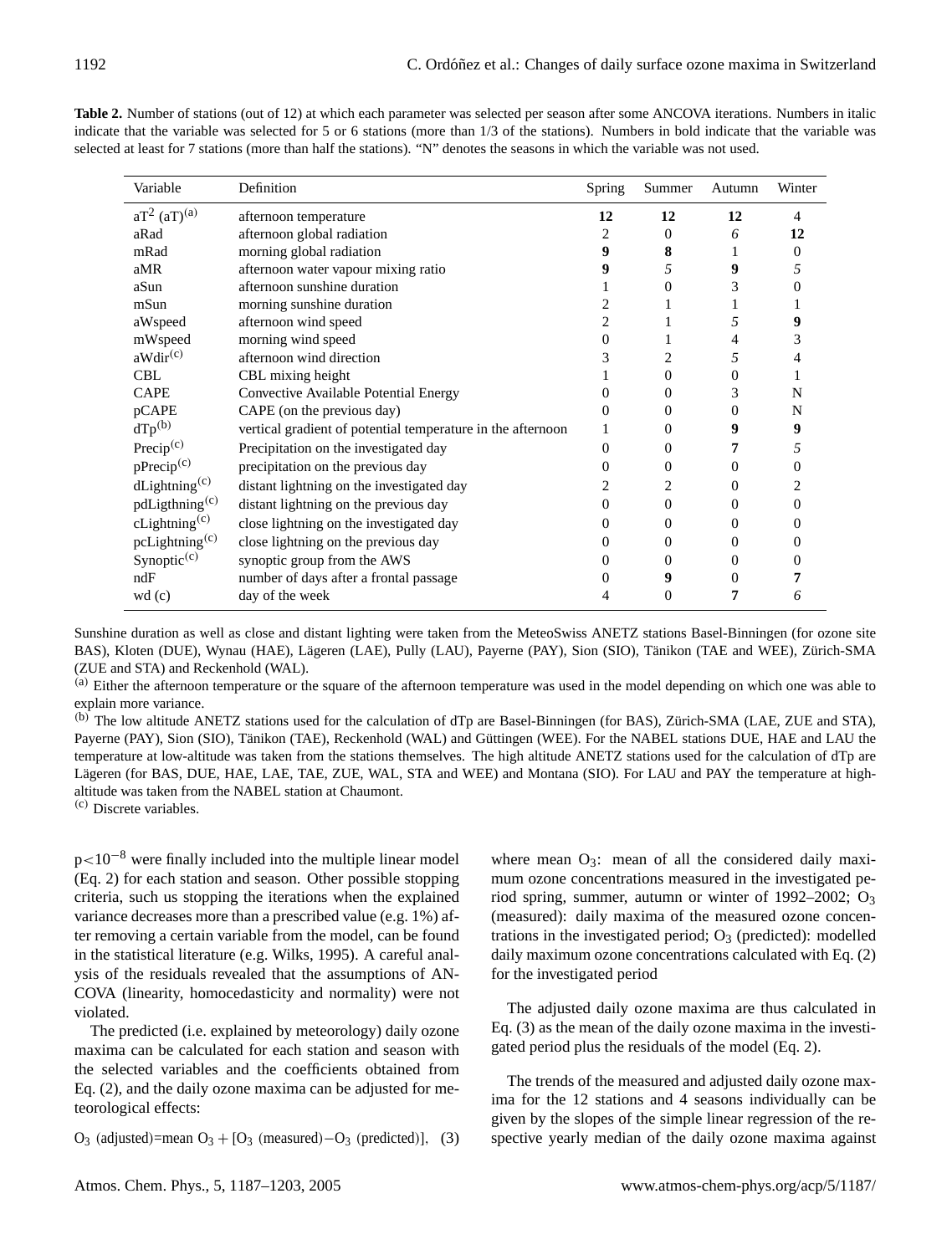the year Y:

$$
yearly median [O3 (measured)] = d1 + d2Y + \varepsilon
$$
 (4)

yearly median  $[O_3$  (adjusted)]= $e_1 + e_2Y + \varepsilon$ . (5)

Each individual yearly seasonal median was considered only if at least 60 daily values were available in the respective year and season to ensure a representative sample size. By using just one value – the yearly median of the daily maximum ozone concentrations within the same season – per year one can avoid having to take into account the effect of the serial correlation of daily values on the estimation of the standard errors of the coefficients, the number of degrees of freedom and thus the confidence intervals for the slope. Other solutions to the problem of the serial correlation such as reducing the sample size or using autoregressive movingaverage (ARMA) models can be found in Wilks (1995) and von Storch and Zwiers (1999).

The procedure explained in this section was also used for both the meteorological adjustment of the daily  $O_x$  maxima and the calculation of the trends of their yearly seasonal medians. In addition, three slightly different models for the calculation of the daily  $O_3$  maxima trends were investigated. These models and their results will be presented in Sect. 4.3.

## **4 Results and discussion**

- 4.1 Meteorological adjustment of daily ozone maxima
- 4.1.1 Influence of meteorological variability on daily ozone maxima

Table 2 shows all the variables that were initially included in the model as well as the number of stations per season at which they were selected by ANCOVA after some iterations (stopping criterion:  $p < 10^{-8}$ ). Some of the variables like the mixing height or CAPE derived from the radiosoundings, lightning, precipitation on the previous day, synoptic group from the AWS or sunshine duration were not incorporated into the final model in most of the cases. Either there is a weak dependence of the daily surface ozone maxima on these parameters or the information given by them was already explained by other meteorological variables.

All the variables selected by the model for more than half the stations within the same season are included in Table 3. During the warm seasons the most important explanatory parameters are those that can be related to the chemical ozone production. In particular, the square of the afternoon temperature and the morning global radiation presented a positive correlation with daily ozone maxima both in summer and in spring. In general, under typical summer smog conditions the daily maximum ozone concentrations and temperature are well correlated (e.g. Neftel et al., 2002; Weber and Prévôt, 2002). High temperatures are usually associated

**Table 3.** Most important explanatory variables for each season.

| Spring                                | Summer                                | Autumn                               | Winter                                    |
|---------------------------------------|---------------------------------------|--------------------------------------|-------------------------------------------|
| $aT^2$ (+)<br>aMR $(-)$<br>$mRad (+)$ | $aT^2$ (+)<br>$ndF (+)$<br>$mRad (+)$ | $aT^2$ (+)<br>aMR $(-)$<br>$dTp (+)$ | $aRad (+)$<br>$aW speed (+)$<br>$dTp (+)$ |
|                                       |                                       | Precip $(+)$                         | $ndF(-)$                                  |
|                                       |                                       | $wd (+)$                             |                                           |

aT<sup>2</sup>: square of the afternoon mean temperature ( ${}^{\circ}C^{2}$ )

aMR: afternoon water vapour mixing ratio (g/kg)

mRad: morning global radiation  $(W/m^2)$ 

aRad: afternoon global radiation  $(W/m^2)$ 

ndF: number of days after a frontal passage

dTp: vertical gradient of potential temperature in the afternoon  $(\overline{^{\circ}C})$ 

aWspeed: afternoon averaged wind speed (m/s)

Precip: occurrence/absence of precipitation

wd: day of the week (weekday or weekend)

(+)/(–) means that ozone is enhanced/reduced for higher values of temperature, global radiation, water vapour mixing ratio or wind speed

Precip  $(+)$ , wd  $(+)$ ,  $dTp$   $(+)$ : enhanced ozone for days with precipitation, for weekends and for instability, respectively

ndF (+/–): increased/decreased ozone on the following days after a frontal passage

with high radiation and stagnation of the air masses, and both the biogenic emissions and evaporative emissions of anthropogenic VOCs increase at high temperatures. In addition, the enhanced thermal decomposition of peroxyacyl nitrates (PANs) at high temperatures yields higher ozone production, as pointed out in some model studies (Sillman and Samson, 1995; Vogel et al., 1999; Baertsch-Ritter et al., 2004). As expected we found a positive correlation between global radiation and the ozone concentrations during the warm seasons, as the photolysis of  $NO<sub>2</sub>$  and other compounds like  $O<sub>3</sub>$ , carbonyls and HONO leads to the formation of radicals with subsequent involvement in ozone production. It is interesting that the morning radiation and not the afternoon radiation was kept in the final model. This could be partly due to the fact that on fair weather days cumulus clouds often develop in the late afternoon when most of the daily ozone production has already taken place.

In winter, the most important explanatory variables are the ones influencing the vertical mixing and thus the ozone destruction by titration with NO and dry deposition. Less ozone destruction and thus higher ozone concentrations are expected for high afternoon radiation, high wind speed and instability as they favour vertical mixing. In addition, the supply of ozone from the elevated reservoir layer might be enhanced under good mixing conditions. The model also predicts that in autumn the ozone concentrations are enhanced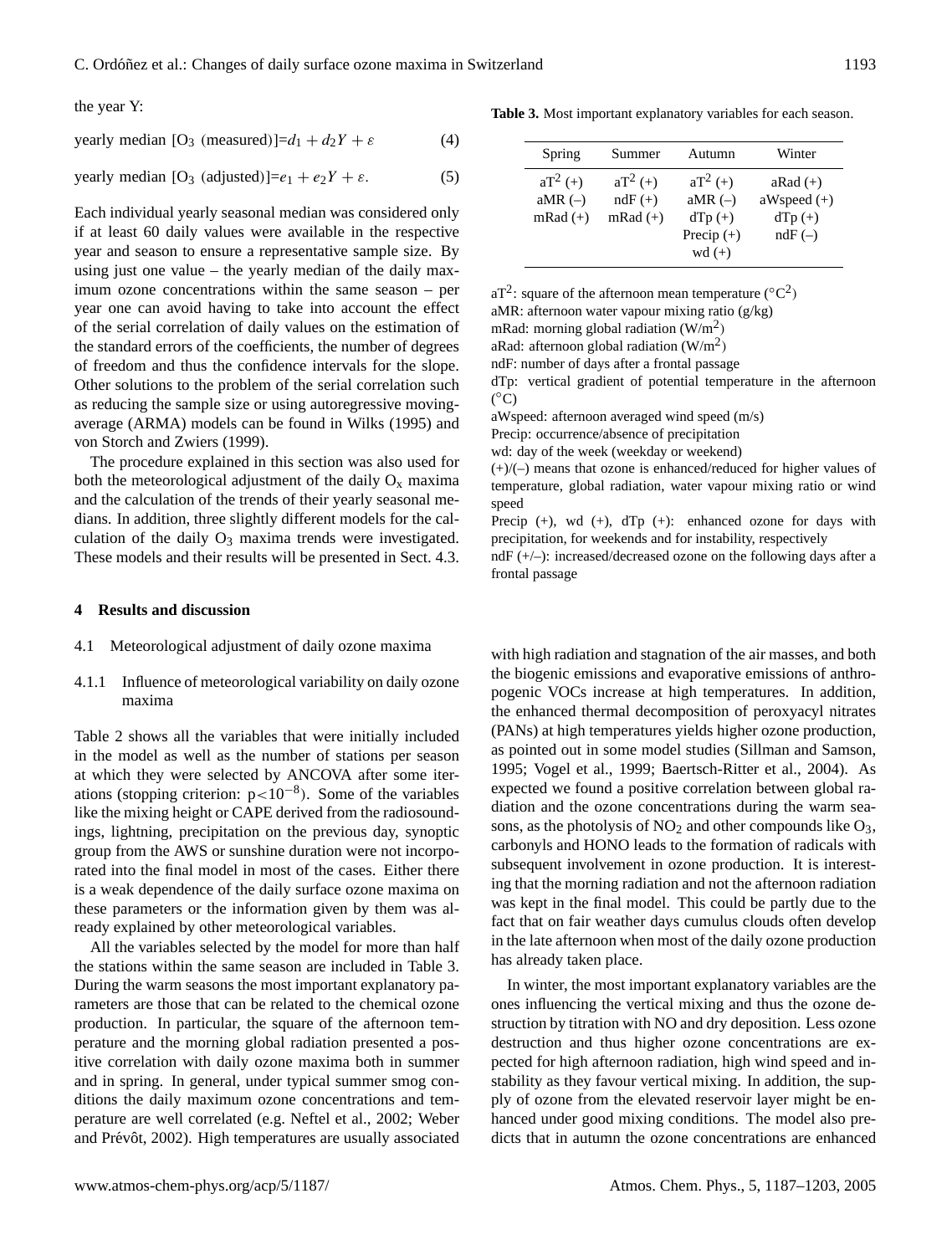**Table 4.** Seasonal averages of the explained variance and number of predictors selected per station in the meteorological adjustment (2), MSE (\*) of the regressions of the yearly median of measured (4) and meteorologically adjusted (5) ozone, and MSE ratios – i.e.  $MSE_{\text{add}}/MSE_{\text{meas}}$ – for the 12 stations used in the analysis.

|        | Expl. Var. $(\%)$ | predictors | $MSE_{meas}$ | $MSE_{\text{adj}}$ | $MSE$ ratio <sup>(**)</sup> |
|--------|-------------------|------------|--------------|--------------------|-----------------------------|
| Spring | 64.9              | 4.0        | 9.55         | 4.33               | 0.49                        |
| Summer | 71.0              | 3.4        | 11.88        | 3.83               | 0.40                        |
| Autumn | 71.9              | 6.0        | 7.77         | 3.02               | 0.50                        |
| Winter | 60.2              | 5.7        | 25.05        | 2.94               | 0.15                        |

(∗) MSE is an estimate of the variance of the vertical scatter around the fitted line. MSE is given by

$$
MSE = \frac{SSE}{n-2},
$$

where SSE is the sum of squared errors in the regressions (4) and (5), and n is the sample size (usually n=11, i.e. 11 years from 1992 to 2002).

(∗∗) The MSE ratio was calculated for each station and season and then averaged for the 12 stations within the same season.

during situations with more vertical mixing and lower primary pollutant concentrations: higher afternoon temperature, instability, precipitation and weekends. Both in autumn and winter, ozone production at higher temperatures or higher radiation might contribute to some extent to the meteorological variability. This is more likely in the autumn season, in which the square of the afternoon temperature is significant for all stations (see Table 2).

The number of days after a frontal passage influences the ozone concentrations in a different way depending on the season: in summer the first days following a frontal passage are usually accompanied by an increase in temperature and more stagnation of the air mass, leading to higher ozone concentrations day after day; the opposite effect can be observed in winter as the stability favours the ozone loss by titration and dry deposition. The reasons for the negative dependence of ozone on the water vapour mixing ratio in spring and autumn are not so obvious, because high water vapour mixing ratios enhance the production of OH radicals yielding higher ozone concentrations in the high- $NO<sub>x</sub>$  regime (Vogel et al., 1999). However, low water vapour might also be connected to less cloudiness and to more vertical mixing.

It is interesting to compare the parameters considered in this study with those from previous analyses. Thompson et al. (2001) summarized the meteorological variables used in the literature for the statistical modelling of ozone. Surface temperature, wind speed and direction, and humidity were included in most models, while solar radiation and pressure were often available but not incorporated into the final models. In contrast, in our study the wind speed and direction were significant at few sites in the warm season although they were more significant in autumn and winter. Moreover, the morning global radiation and the afternoon global radiation were included in the final model for more than half the stations during the warm and cold seasons, respectively (see Table 2). Brönnimann et al. (2002) considered most of the main parameters used in our analysis and former studies – afternoon mean temperature, global radiation, wind direction and wind speed, relative humidity (similar to water vapour mixing ratio, used in our analysis), or day of week – for a regression model of the afternoon ozone peaks in summer (April– September) at 13 NABEL sites. They also included some circulation fields – high or low pressure anomalies, zonal flow anomalies and meridional flow anomalies – in their model to account for synoptic scale ozone variations. In addition, they used gradients of both temperature (similar to the parameter "dTp" used in this study) and water vapour mixing ratio at different levels as indicators of stability and air mass changes within and above the boundary layer. However, they eliminated both the circulation fields and the vertical gradients in a second model because of a difficult comparison of results between different sites. Similarly, we used the parameter synoptic group to account for synoptic scale ozone variations although this parameter was not significant in most cases. Our analysis also considered some variables that can be related to stability like lightning, precipitation and two parameters derived from atmospheric soundings (CAPE and mixing height), although they were not significant in most cases either. Only the precipitation and the vertical gradient of potential temperature were important at a significant number of stations in autumn and winter, as can be seen in Table 2. In contrast to Brönnimann et al. (2002) and our analysis, Kuebler et al. (2001) first removed the long-term trend as well as the seasonal and weekly variations in their analysis of the summer (May–October) peak ozone concentrations at 12 NABEL sites. As a consequence, only three meteorological parameters – the afternoon mean temperature, the daily solar radiation and the afternoon mean wind speed – were needed to remove the residual short-term variations by using a multiple linear regression model. Unlike Kuebler et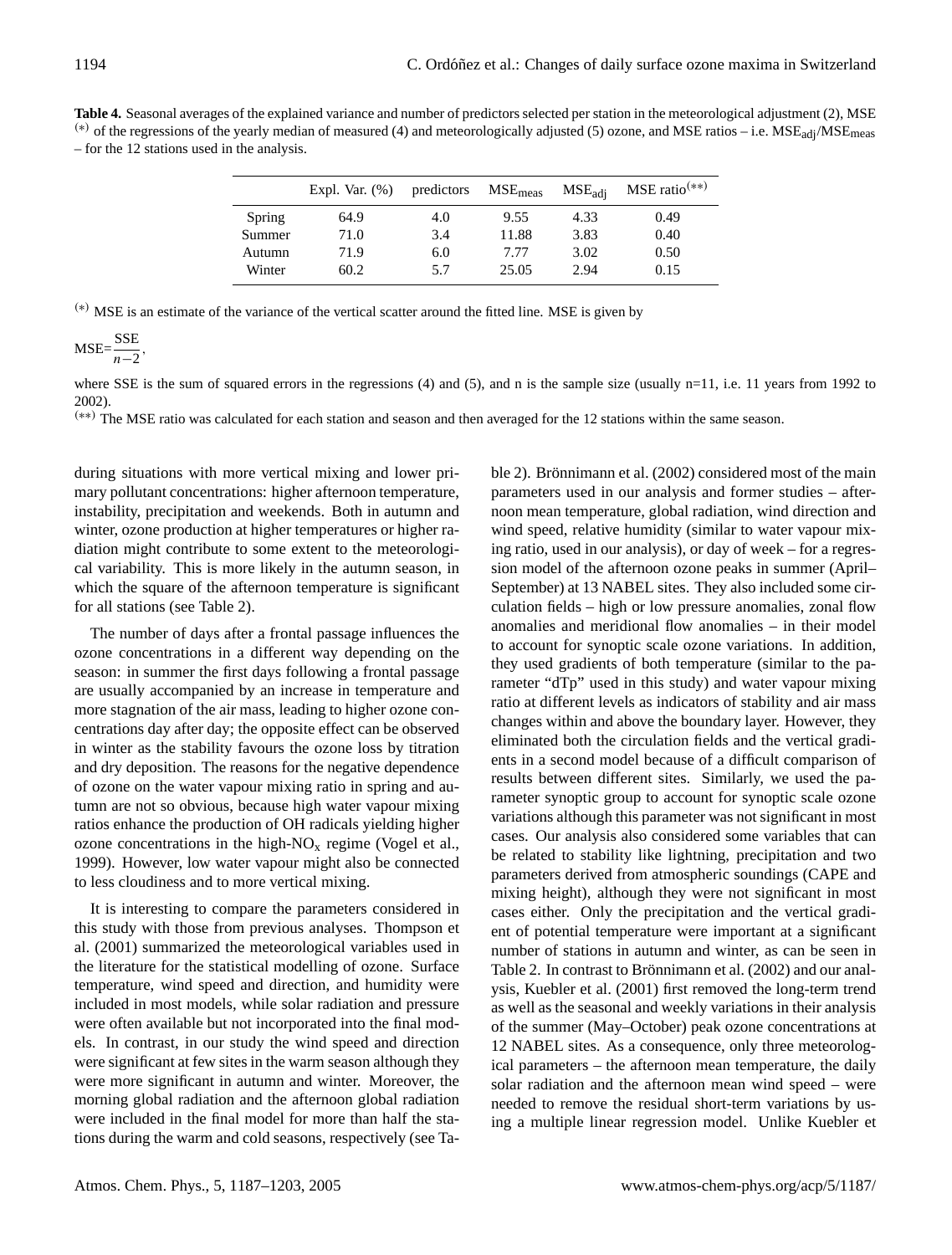al. (2001) and Brönnimann et al. (2002) that focused on the trend analysis of summer smog ozone in Switzerland, this study has analysed the variability of daily ozone maxima in the four seasons. Our study has also found that the number of days after a frontal passage, variable not considered in former studies, is important to account for the ozone generation (summer months) or destruction (winter months) after a frontal passage.

#### 4.1.2 Model performance

The explained variance averaged over all stations ranged from 60.2% in winter to 71.9% in autumn (see Table 4). In general, the number of significant explanatory variables was higher in the cold months, due to the importance of local effects in winter – on average 5.7 predictors were used at every station for the meteorological adjustment of daily ozone maxima during this season – and the more variable meteorology in autumn – on average 6 predictors were needed. In contrast, most of the variability in the summer daily  $O_3$  maxima was explained by the afternoon temperature, the morning global radiation and the number of days after front (see Tables 2 and 3). On average only 3.4 parameters were needed in summer and 4 in spring.

Another way of assessing the model performance is to test if the year-to-year variability in the daily maximum ozone concentrations is effectively reduced after the meteorological adjustment. For that purpose, we calculated the meansquared error (MSE) of the regressions of the yearly seasonal medians of both the measured and adjusted daily ozone maxima against the year (Eqs. 4 and 5), giving MSE<sub>meas</sub> and  $MSE_{\text{adj}}$ , respectively. The mean-squared error is given by

$$
MSE = \frac{SSE}{n - 2},\tag{6}
$$

where SSE is the sum of squared errors in a simple linear regression and  $n$  is the sample size. This parameter indicates the degree to which the distribution of residuals clusters tightly (small MSE) or spreads widely (large MSE) around the regression line (Wilks, 1995).  $MSE_{meas}$  and  $MSE_{adi}$ were calculated for each station and season, and their seasonal means are given in Table 4. There is high variability in the yearly medians of the measured daily ozone maxima for most of the stations and seasons (see the high values of the seasonal averages of MSEmeas in Table 4). This variability is reduced after the meteorological adjustment as can be seen from the lower values of MSEadj and thus low  $(MSE<sub>adi</sub>/MSE<sub>meas</sub>)$  ratios. On average, after the meteorological adjustment MSE is reduced by 85% in winter, 60% in summer, and 50% in autumn and spring. At Tänikon as an example the yearly medians of the daily maximum ozone concentrations usually lie closer to the trend line after the meteorological adjustment (Fig. 2).



**Fig. 2.** Yearly medians of the measured daily ozone maxima and meteorologically adjusted daily ozone maxima at Tänikon for all seasons during 1992–2002. The calculated MSE ratio  $(MSE<sub>adi</sub>/MSE<sub>meas</sub>)$  for this station is 0.24 in spring, 0.10 in summer, 0.60 in autumn and 0.12 in winter.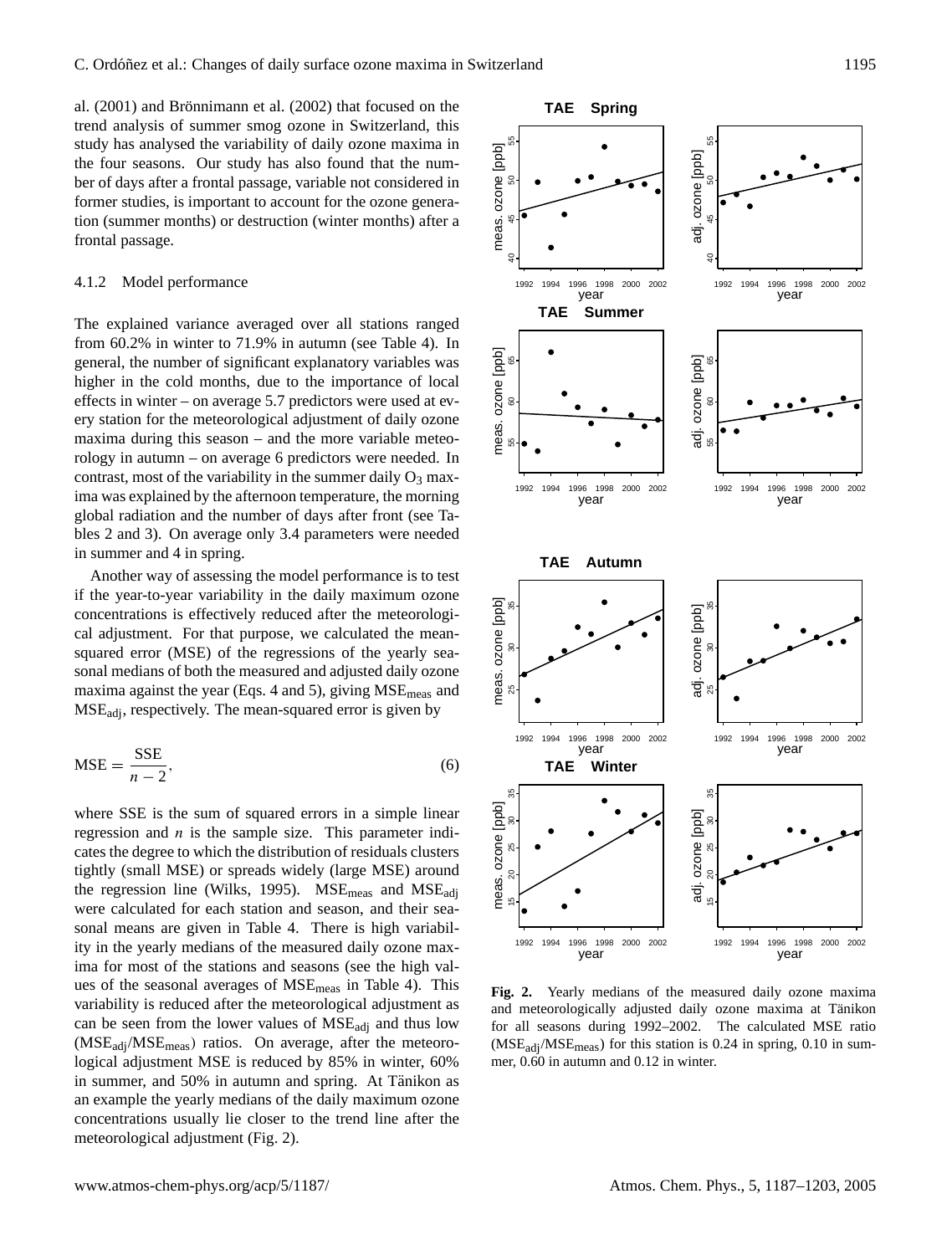

Fig. 3. Trends of the seasonal medians of the meteorologically adjusted daily maximum  $O_3$  (left) and  $O_x$  (right) concentrations during 1992–2002. Uncertainty estimates represent 95% confidence intervals. The averaged trend for all the stations in every season is shown at the lower part of each plot. Station codes (see corresponding names in Table 1) on the x-axis are ordered according to their geographical longitude from West to East. The  $O_x$  trend was not calculated for Weerswilen (WEE) as there were no  $NO_x$  measurements at this station.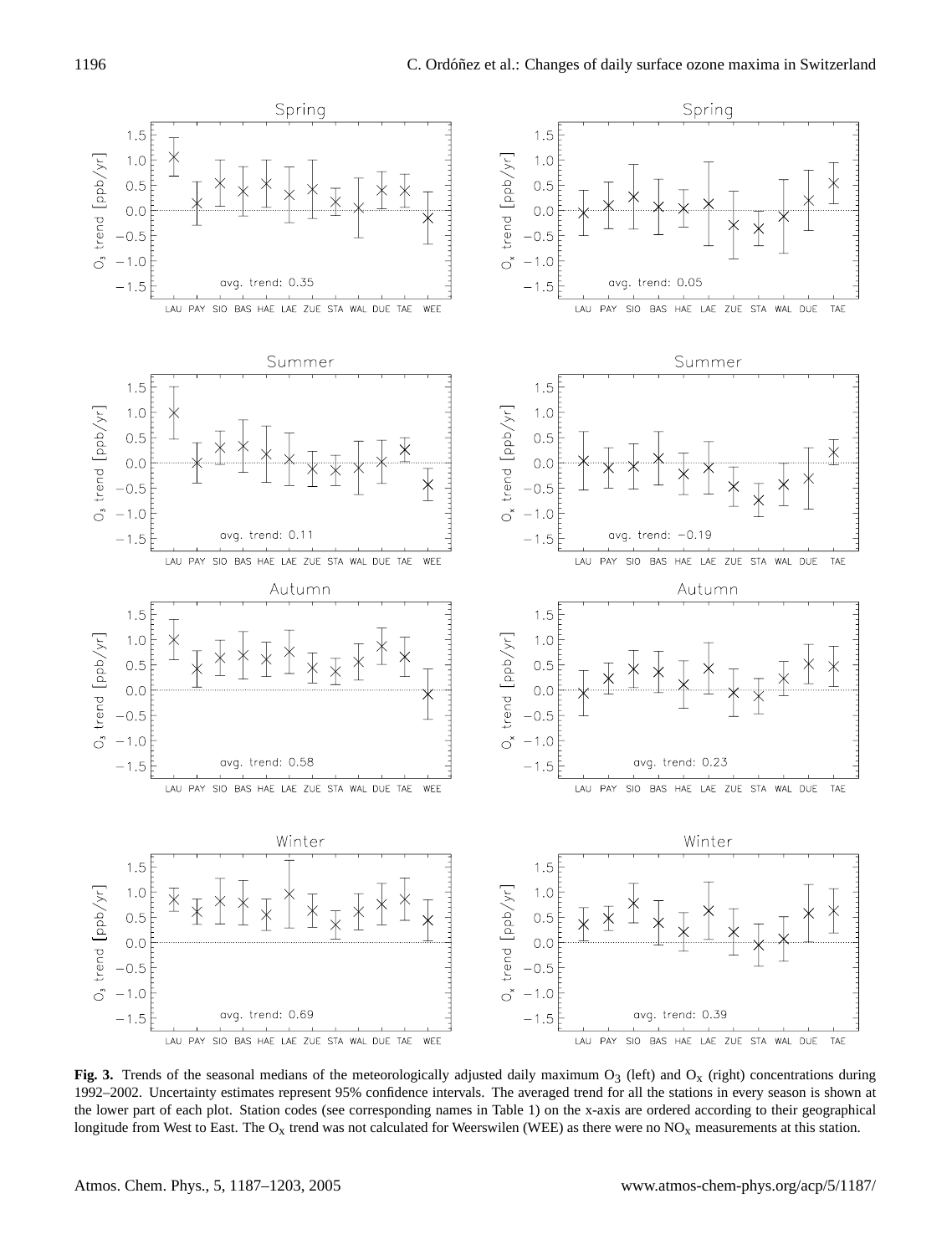

**Fig. 4.** Trends of the 90th percentiles of the meteorologically adjusted daily maximum  $O_3$  (left) and  $O_x$  (right) concentrations during summer 1992–2002. Uncertainty estimates represent 95% confidence intervals.

# 4.2 Trends of meteorologically adjusted daily  $O_3$  and  $O_x$ maxima

The trends of the seasonal medians of adjusted daily  $O_3$  maxima – calculated with the model (Eq. 5) – and  $O_x$  maxima – calculated analogously – for each station and season are shown in the left- and right-hand side plots of Fig. 3, respectively. The uncertainty estimates in the plots represent the 95% confidence intervals for those trends.

The absence of negative trends for daily ozone maxima at most stations in spring and summer, seasons in which the main driving mechanism is photochemical production, suggests that the emission reductions of primary pollutants during the  $90s - 39\%$  for NO<sub>x</sub> and 49% for NMVOC in Switzerland during the 1990–2002 period (Vestreng et al., 2004) – were insufficient to significantly reduce the daily maximum ozone concentrations. This was previously found in Kuebler et al. (2001) for the high percentiles of ozone in summer (May-October) 1985–1998. At the 6 most polluted stations used in the analysis (those with the highest  $NO<sub>x</sub>$  levels in Table 1), we observed an average decrease in the measured afternoon  $NO<sub>x</sub>$  concentrations of 30% in summer and 35% in winter during the 1992–2002 period. Positive although not statistically significant  $O_3$  trends were observed in summer, except for four stations in the region around Zürich (Zürich-Kaserne, Zürich-Stampfenbach, Wallisellen and Weerswilen). The positive  $O_3$  trends might be related to the lower effect of the  $O_3$  loss by titration through NO as a consequence of the decreased emissions of primary pollutants during the 90s. The effect of titration is especially important at the most polluted sites. On average, the  $O_x$  trends are around 0.3 ppb yr<sup>-1</sup> lower than the  $O_3$  trends for all stations and seasons, which confirms that the calculated  $O_3$  trends were affected by the reduced effect of titration. However, except for the mentioned stations in the region around Zürich, the  $O_x$  trends are slightly negative or positive but not significant in summer. The trend analysis of the seasonal 90th percentiles of the meteorologically adjusted daily  $O_3$  and  $O_x$  maxima (Fig. 4) provided additional information: downward trends in summer  $O_x$  were found for 5 stations in the region around Zürich (on average  $-0.73$  ppb yr<sup>-1</sup> for Härkingen, Zürich-Kaserne, Zürich-Stampfenbach, Wallisellen and Dübendorf) as well as a significant downward trend in summer  $O_3$  observed at Weerswilen (the  $O_x$ trend was not calculated for this station as no  $NO<sub>x</sub>$  measurements were available). The summer  $O_3$  and  $O_x$  trends at Lägeren are higher for the 90th percentiles than for the medians, although we should keep in mind that the trends calculated at this station can be affected by the exclusion of two years from the analysis (2000 and 2001) as explained in Sect. 3. As the region around Zürich is the most densely populated and industrialised area in Switzerland, the local production is contributing more to the ozone concentrations than in other areas. The decrease of the precursor emissions thus might have led to a significant decrease of ozone only in this area, and that decrease is more pronounced for the highest ozone peaks on summer smog days. Considering the results found for all the analysed stations, the lower regional ozone production due to the decreased emissions of ozone precursors might have been compensated by increased large-scale background or other processes.

Significantly positive trends of the medians of adjusted daily ozone maxima were found for all the stations in autumn and winter – except at Weerswilen in autumn –, probably due to the reduced effect of the titration on the ozone concentrations. As already mentioned, this effect could be confirmed by the lower trends of daily  $O_x$  maxima (on average 0.39 ppb yr−<sup>1</sup> in winter) compared to the trends of daily ozone maxima (on average 0.69 ppb yr−<sup>1</sup> in winter). The  $O_x$  trends are also significantly positive at most of the stations, suggesting an increase in background ozone as already proposed by Brönnimann et al. (2002). There are evidences for an increase of the mean ozone concentrations in Europe at high-altitude sites (e.g. for Zugspitze see Guicherit and Roemer, 2000, and TOR-2, 2003), at lower altitude sites under selected background conditions (e.g. for Switzerland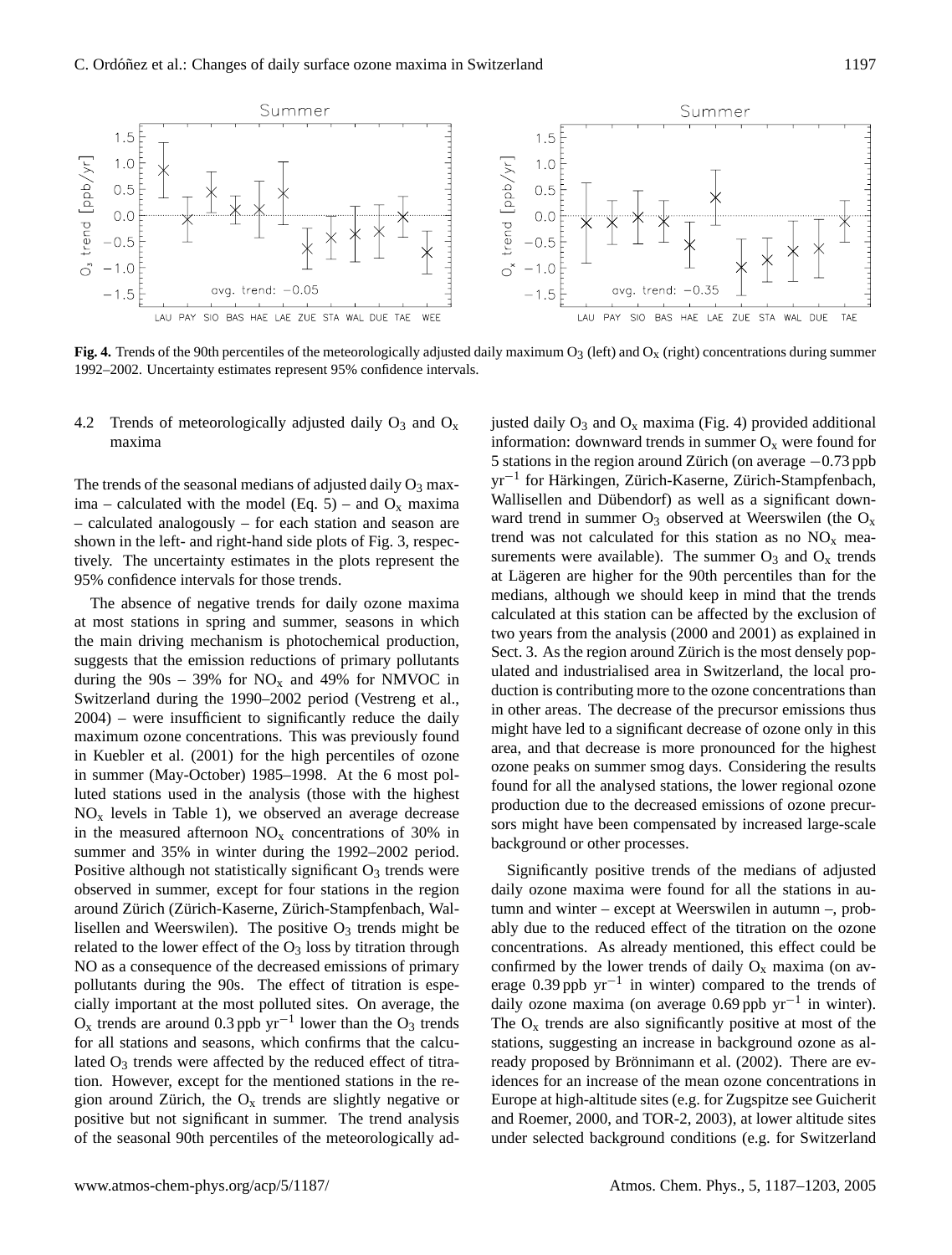see Brönnimann et al., 2000) or at remote sites (e.g. for Mace Head see Simmonds et al., 2004). Nevertheless, the causes for this increase need further study since "background ozone" is influenced by different chemical and dynamical processes on different scales, such as photochemistry on a continental and on a hemispheric scale as well as large- or regional scale horizontal and vertical transport.

Lausanne, the most polluted site analysed in this study, is the only station that presents significantly positive trends of adjusted daily ozone maxima during all seasons. This is most probably due to the reduced effect of the  $O_3$  titration by NO. In fact, the  $O_x$  trends at this station are very close to zero in all seasons except in winter (0.49±0.32 ppb yr−<sup>1</sup> ). However, when analysing the  $O_x$  trends at such polluted stations like Lausanne and Härkingen, one should take into account that those trends are affected by the trend in  $NO<sub>2</sub>$  emissions. The dominant  $NO<sub>x</sub>$  source in urban locations is road traffic exhaust. Although the  $NO<sub>2</sub>$  input from direct emission varies from one location to another or from one time to another, as a result of varying vehicle fleet composition and driving speeds, an average figure of approximately 5% (by volume) of  $NO<sub>x</sub>$  emitted in the form of  $NO<sub>2</sub>$  is often quoted (Clapp and Jenkin, 2001). If we assume that the 5% value is constant for the studied period, it is possible to estimate the trend of emitted NO<sub>2</sub> as the 5% of the NO<sub>x</sub> trend (in ppb yr<sup>-1</sup>). As an example the calculated trend of  $NO<sub>x</sub>$  at Lausanne is around  $-4.7$  ppb yr<sup>-1</sup> (around 44%, somewhat higher than the 32% value given by the emission inventory for Switzerland in that period), resulting in a trend of directly emitted  $NO<sub>2</sub>$  lower than  $-0.25$  ppb yr<sup>-1</sup>. This effect is not significant as the 95% confidence intervals for the  $O_x$  trends at all sites are always larger than the absolute value of the calculated trends of directly emitted  $NO<sub>2</sub>$ .

# 4.3 Robustness of the model

Three variations of the model described in Sect. 3 were used and their results were compared to those of the first model. This made it possible to investigate the sensitivity of both the meteorological adjustment of daily ozone maxima and the calculated trends of adjusted daily ozone maxima to the model chosen.

As already explained in Sect. 3, the statistical model was optimised so that a consistent and not too large set of explanatory variables was kept in the final model in most cases. Actually, there was high consistency in the selection of explanatory variables for the different sites within the same season although each station presented its own distinctive patterns. A "reduced model" was used to address whether a more limited number of parameters could be consistently used for all the stations within the same season. For that purpose, only the most important explanatory variables in every season – i.e. variables from Table 3 – were included in the model (Eq. 2) for the calculation of the predicted daily ozone maxima at every station and the corresponding seasonal trends of adjusted daily ozone maxima were also calculated with Eq. (5). In general, the results obtained with the "reduced model" are very similar those of the first model (see columns "yearly median  $O_3$ " and "reduced model" in Table 5) although somewhat poorer – usually lower explained variance, occasionally different trends and sometimes larger confidence intervals – for some stations in some seasons. This suggests that, although it is preferable to use the model described in Sect. 3, the "reduced model" can be used if a simplified and consistent procedure for all stations is wanted.

Finally, in a different approach, the year Y was included as an additional variable together with the rest of the meteorological parameters (those from Table 2) in the multilinear model:

O<sub>3</sub> (measured)=
$$
mY + \alpha_1 A_1 + \alpha_2 A_2 + ...
$$
  
+ $\beta_{11} + \beta_{12} + \beta_{13} + ... + \beta_{21} + \beta_{22} + ... + c + \varepsilon.$  (7)

As in the meteorological adjustment explained in Sect. 3, a backward elimination procedure was used to remove the least important predictor variables from the model (Eq. 7). For that purpose, the least significant explanatory variable (highest p-value) was also provided by ANCOVA at every step and the same stopping criterion (p<10−<sup>8</sup> ) was used. The variable year (Y) was not allowed to be removed from the model (Eq. 7) so that the trend – significant or not – could be calculated. The coefficient m obtained after all the iterations is in this case the new value of the trend and can be compared with the trends  $e_2$  obtained from Eq. (5) and  $f_2$  from the linear model:

$$
yearly mean [O3 (adjusted)] = f1 + f2Y + \varepsilon.
$$
 (8)

For every station and season, very similar explanatory variables were finally kept in the initial meteorological adjustment (Eq. 2) and in the model (Eq. 7). In general, the calculated ozone trends  $e_2$ ,  $f_2$  and m for each station and season did not differ either. This suggests that the selection of the model is not too critical either for the meteorological adjustment or for the calculation of the trends of daily ozone maxima. A short summary with the comparison of the averaged seasonal trends obtained with the different models is presented in Table 5. However, the model (Eq. 7) presents the drawback that it only gives a value of the trend, whereas the other methods allow for an easier visual inspection of the yearly seasonal medians/means of the adjusted daily ozone maxima. A visual inspection of the fitted linear trend makes it possible to identify years with very high/low ozone maxima that can have a strong impact on the calculation of a linear trend, especially when those years are located at the beginning or end of the considered period. As seen in Sect. 4.1.2, if the regression of the yearly median or yearly mean of daily ozone maxima against the year is used, one can also compare the year-to-year variability (MSE values) of daily ozone maxima before and after the meteorological adjustment.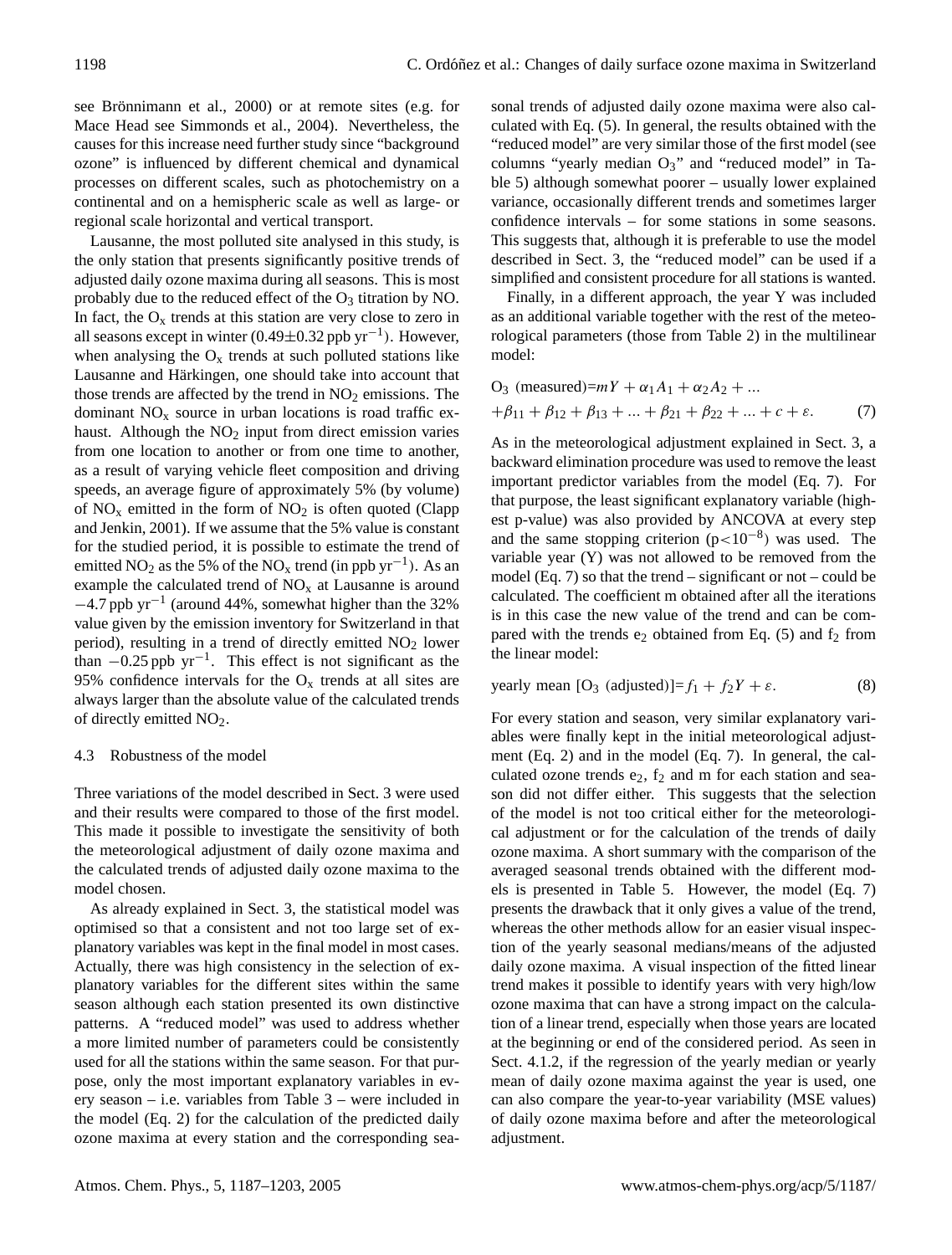|        | yearly median $O_3^{(a)}$ | "reduced model" <sup>(b)</sup> yearly mean $O_3^{(c)}$ year in the model <sup>(d)</sup> |      |      |
|--------|---------------------------|-----------------------------------------------------------------------------------------|------|------|
| spring | 0.35                      | 0.38                                                                                    | 0.29 | 0.31 |
| summer | 0.11                      | 0.12                                                                                    | 0.10 | 0.11 |
| autumn | 0.58                      | 0.60                                                                                    | 0.56 | 0.58 |
| winter | 0.69                      | 0.64                                                                                    | 0.63 | 0.69 |

**Table 5.** Averages of the trends in the seasonal medians of adjusted daily ozone maxima calculated with the different models for the 12 stations in Table 1. The trends are expressed in ppb  $yr^{-1}$ .

(a) The individual trends of the yearly median of daily  $O_3$  maxima at every station were calculated with Eq. (5).

 $(b)$  For the calculation of the daily  $O_3$  maxima trends with the "reduced model" the Eq. (5) was also used but only the most important explanatory variables in every season – i.e. variables from Table  $3$  – were first consistently introduced in Eq. (2) for the meteorological adjustment of ozone at all the stations.

(c) The individual trends of the yearly mean of daily  $O_3$  maxima were calculated with Eq. (8).

(d) The  $O_3$  trends calculated with the year included in the model are given by the coefficient of the year in the regression model (Eq. 7).

#### **5 Analysis of an extreme case: summer 2003**

Summer 2003 was extremely dry and warm in Europe. Based on a reconstruction of monthly and seasonal temperature fields for European land areas back to 1500, Luterbacher et al. (2004) concluded that summer 2003 was very likely warmer than any other summer during the last 500 years. In a large area of central Europe, including Switzerland, the mean summer (June, July and August) temperatures exceeded the 1961–1990 mean by ∼3 ◦C, corresponding to an excess of up to 5 standard deviations of the summer means in that period (Schär et al., 2004). Taking into account the temperature record of the past ∼150 years, such a warm summer is a very rare event, even when the warming in the last decades is considered. The described summer 2003 led to unusually long periods with high ozone concentrations in Switzerland: on average the number of exceedances of the Swiss air quality standard for 1-h mean values ( $120 \mu g/m^3$ ) was up to 700 h, twice as much as in the previous years. Moreover, the 2003 summer mean of the daily ozone maxima at the investigated stations exceeded the 1992–2002 summer mean of daily ozone maxima by more than 15 ppb, corresponding to 5 standard deviations of those 1992–2002 summer means, similarly as found for the temperature. The effects of the summer 2003 heat wave were also observed in other European countries. The UK Office for National Statistics reported an excess of 2045 deaths in England and Wales for the period from 4 to 13 August 2003 above the 1998–2002 average for that time of the year. Stedman (2004) estimated that between 423 and 769 of those excess deaths (21–38% of the total) were associated with the elevated ambient ozone and  $PM_{10}$ concentrations. In a similar study Fischer et al. (2004) found that of an excess of 1000–1400 deaths in the Netherlands during summer 2003 compared to the average summer of 2000, 400–600 deaths were ozone- and  $PM_{10}$ -related.

In order to assess whether the statistical model described in Sect. 3 was able to explain the high ozone concentrations in Switzerland during that extreme summer, the coefficients calculated with Eq. (2) for each station during the period summer 1992–2002 were also used for the calculation of the predicted daily ozone maxima at the corresponding station in summer 2003. The meteorologically adjusted daily ozone maxima for the period summer 1992–2003 were calculated with Eq. (3).

A visual inspection of the yearly medians of the daily ozone maxima at the different stations in summer (Fig. 5) reveals that the very high median of the measured daily maxima in summer 2003 ("meas. ozone" plots) is reduced after the meteorological adjustment ("adj. ozone" plots) for most of the stations, with the exception of Härkingen (polluted station close to a highway), for which the meteorological adjustment was less effective. One reason for this might be that the excess of the mean daily ozone maxima observed at this station in summer 2003 (over 20 ppb and 7 standard deviations higher than in summer 1992–2002) is larger than at the other stations. Not only the medians of the daily maximum ozone concentrations but also the variability of the daily ozone maxima in summer 2003 are consistent with the previous years after adjusting for the meteorological influence. Examples are shown for an urban site – Lausanne  $-$  and a rural one  $-$  Tänikon  $-$  in Fig. 6. Very similar results were obtained for the rest of the stations, again with the exception of Härkingen.

The fact that the meteorological adjustment introduced in Sect. 3 also performs well for an extreme case like that of summer 2003 also indicates that our former conclusions about the main explanatory variables are robust. Considering the afternoon temperature, the number of days after a frontal passage and the morning global radiation for most of the stations (see column "Summer" in Table 2), in combination with only one or a few variables which vary depending on the station (on average only 3.4 predictors are needed, as seen in Table 4), one can explain the meteorological variability of summer daily ozone maxima at different sites north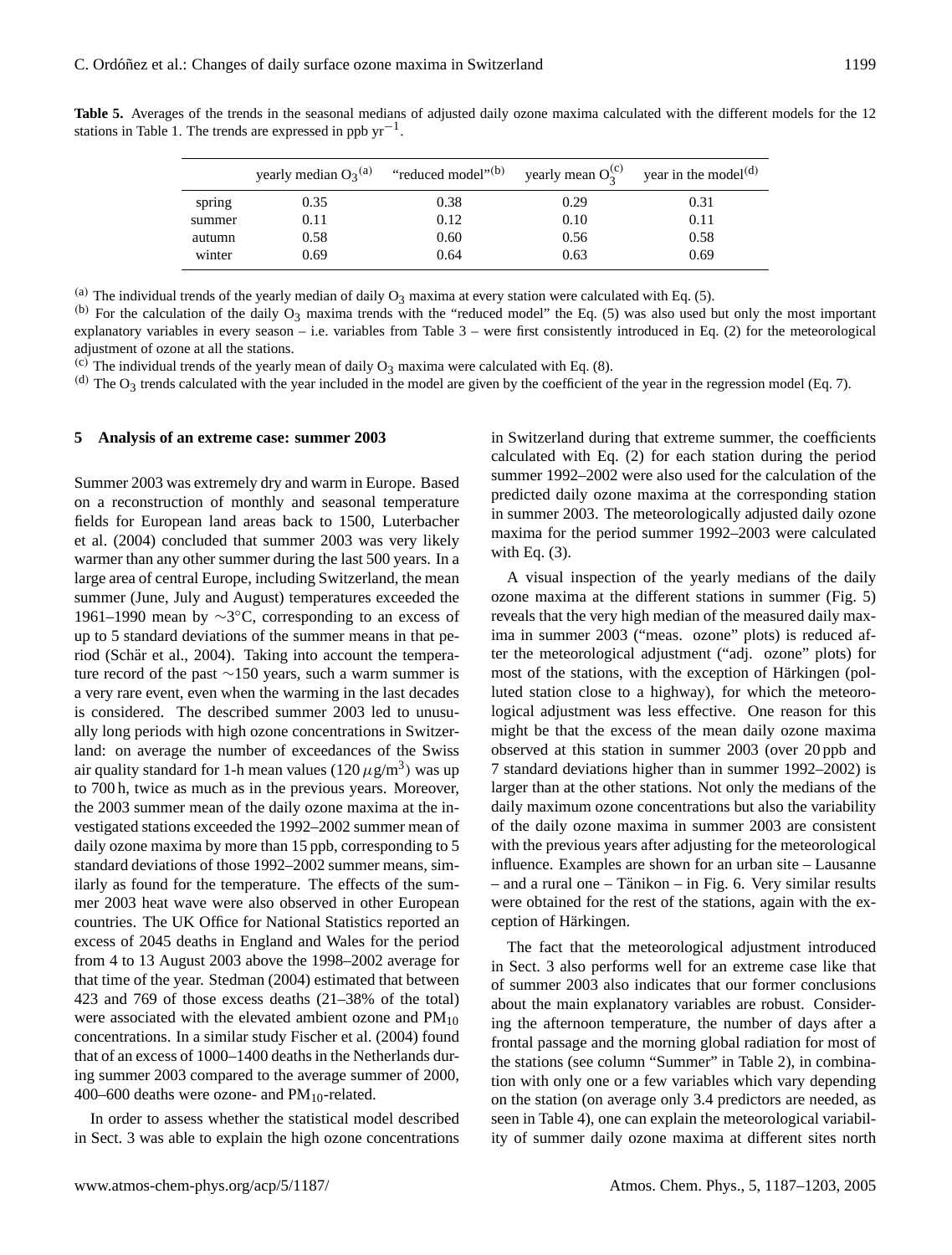

**Fig. 5.** Yearly medians of the daily ozone maxima at the analysed stations in summer for the 1992–2003 period. For every station the first plot shows the yearly medians of the measured daily ozone maxima and the second plot depicts the yearly medians of the adjusted daily ozone maxima. The trend lines in the plots have been calculated using only summer data from 1992 to 2002.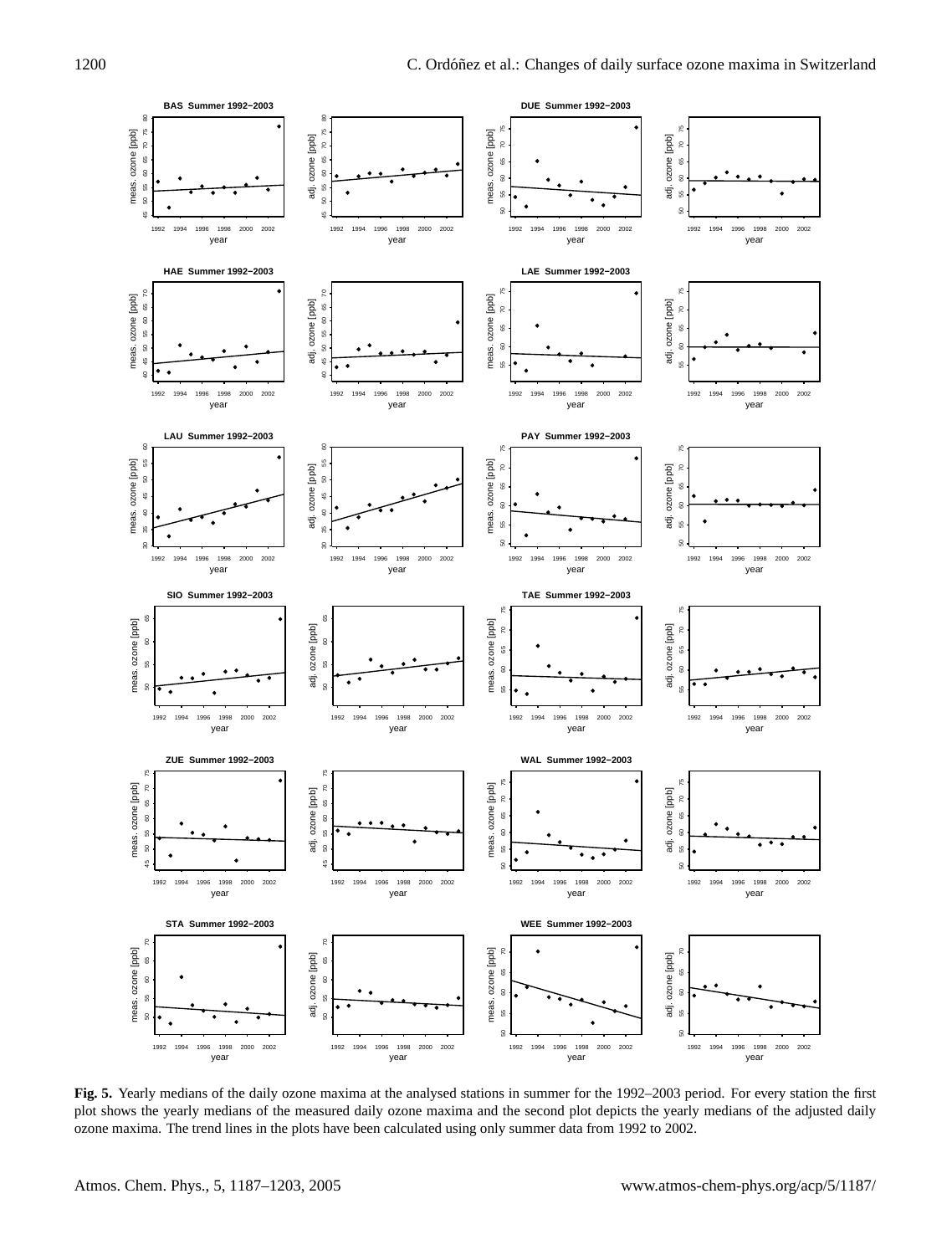

**Fig. 6.** Boxplots of the measured (left) and meteorologically adjusted (right) daily ozone maxima in summer 1992–2003 for Lausanne (top) and Tänikon (bottom). Each box depicts the central half of the data between the lower quartile ( $q_{0,25}$ ) and the upper quartile ( $q_{0,75}$ ). The line across the box displays the median value  $(q_0, \xi)$ . The whiskers extend from the top and the bottom of the box to depict the extent of the main body of the data. Extreme data values are plotted with a circle.

of the Alps in Switzerland even during this extremely warm summer.

## **6 Conclusions**

An analysis of covariance (ANCOVA) has been used to account for the variability of daily ozone maxima at 12 stations north of the Alps in Switzerland during the 1992–2002 period. The analysis has been done separately for each season, motivated by the well known fact that the processes governing the relations between ozone and meteorological parameters differ significantly during the year and can even change sign (Tarasova and Karpetchko, 2003). The analysis of the most important explanatory variables (see Tables 2 and 3) leads to the conclusion that ozone production is the dominant mechanism both in summer and spring, while ozone destruction by titration and dry deposition prevails in winter, as expected. Autumn seems to be an intermediate case, with more variable meteorology, and around 6 parameters are usually needed to account for the meteorological variability of daily ozone maxima in this season compared to the average of 3.5 parameters in summer. In general, similar meteorological variables to those reported in the literature for the meteorological adjustment of ozone in the summer season were found to be significant for the same season in this work. In addition, this analysis found that the number of days after a frontal passage, a variable not considered in previous studies, is important to account for ozone generation in summer and ozone destruction in winter.

Most of the variability in the daily maximum ozone concentrations was explained by ANCOVA, taking into account the meteorological variability on a local, regional and to some extent synoptic scale. On average, the explained variance ranged from 60.2% in winter to 71.9% in autumn. The year-to-year variability of the daily ozone maxima was reduced by 85% in winter, 60% in summer, and 50% in autumn and spring after the meteorological adjustment.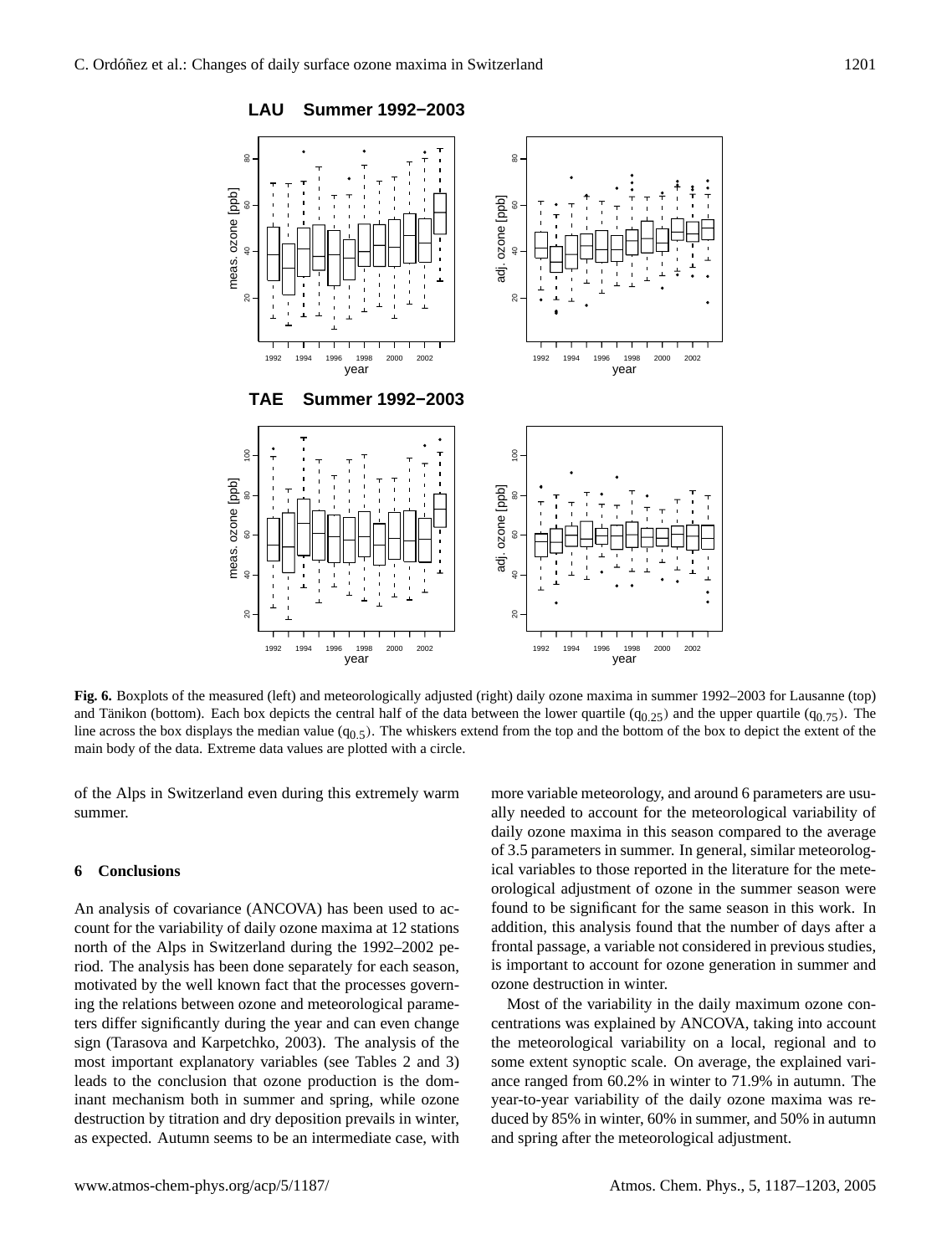No significant downward trends in either the seasonal medians or the 90th percentiles of daily  $O_3/O_x$  maxima were found for 6 stations in summer. However, 6 sites in the industrialised region around Zürich presented significant downward trends in the summer 90th percentiles of daily  $O_x$  or  $O<sub>3</sub>$  maxima, which suggests that the precursor emission reductions had at least a significant effect on the highest ozone peaks during summer smog days in this area. At all locations, the decrease in the local production due to the reductions of the precursor emissions – 39% for  $NO_x$  and 49% for NMVOC in Switzerland during the 1990–2002 period (Vestreng et al., 2004) – might have been compensated by a background ozone increase. The significantly positive trends of O<sub>3</sub> in winter (on average 0.69 ppb yr<sup>-1</sup>) are partially due to the lower titration as a consequence of the decreased emissions, too. The influence of the chemistry on a local and regional scale is lowered if one analyses the  $O_x$  winter trends. The increase of  $O_x$  found for most of the stations in autumn (on average 0.23 ppb  $yr^{-1}$ ) and winter (on average 0.39 ppb yr−<sup>1</sup> ) could be due to increasing background ozone levels, in agreement with other studies for Europe (TOR-2 and TROTREP) and Switzerland (Brönnimann et al., 2000, 2002). The causes for this European background increase might be related to intercontinental transport, hemispheric background increase or large-scale meteorological variability not taken into account by local meteorological factors. The impact of some of these processes on the surface ozone variability and trends have been addressed, among others, by Lelieveld and Dentener (2000) and Tarasova et al. (2003).

Finally, summer 2003, the warmest summer in the longterm temperature series available in Switzerland since 1864, was a good opportunity to validate our model. The daily ozone maxima in summer 2003 were on average 15 ppb higher than in summer 1992–2002, corresponding to 5 standard deviations of the summer means of daily ozone maxima in that period. The model used to adjust for meteorological effects was able to lower the daily ozone maxima in that summer to concentrations found in the previous years. Even though an event like that of summer 2003 is statistically extremely unlikely if one takes into account the climate in the last ∼150 years, regional climate model (RCM) simulations in scenarios with increased atmospheric greenhousegas concentrations suggest that such summers might be more frequent in Europe towards the end of the century (Schär et al., 2004). This might lead to a higher occurrence of severe ozone episodes with serious implications for human health (e.g. see Fischer et al., 2004; Stedman, 2004) and ecosystems if the emissions are not significantly reduced.

*Acknowledgements.* This research was carried out with the financial support of the Swiss Agency for Environment, Forests and Landscape (SAEFL). The meteorological data from ANETZ stations and the Payerne soundings were provided by MeteoSwiss. Ozone and primary pollutants data at Zürich-Stampfenbach, Wallisellen and Weerswilen were provided by OSTLUFT. The authors gratefully acknowledge W. Stahel, B. Tona, J. Maeder and S. Brönnimann – ETH Zürich – for helpful discussions concerning the statistical methods used. We also thank two anonymous reviewers for their interesting comments, which helped to improve the quality of the manuscript.

Edited by: A. Hofzumahaus

## **References**

- Baertsch-Ritter, N., Keller, J., Dommen, J., and Prévôt, A. S. H.: Effects of various meteorological conditions and spatial emission resolutions on the ozone concentration and  $\rm{ROG/NO_X}$  limitation in the Milan area (I), Atmos. Chem. Phys., 4, 423–438, 2004, **[SRef-ID: 1680-7324/acp/2004-4-423](http://direct.sref.org/1680-7324/acp/2004-4-423)**.
- Bloomfield, P. J., Royle, J. A., Steinberg, L. J., and Yang, Q.: Accounting for meteorological effects in measuring urban ozone levels and trends, Atmos. Envir., 30 (17), 3067–3077, 1996.
- Brönnimann, S., Schuepbach, E., Zanis, P., Buchmann, B., and Wanner, H.: A climatology of regional background ozone at different elevations in Switzerland (1992–1998), Atmos. Envir., 34, 5191–5198, 2000.
- Brönnimann, S., Buchmann, B., and Wanner, H.: Trends in nearsurface ozone concentrations in Switzerland: the 1990s, Atmos. Envir., 36, 2841–2852, 2002.
- Clapp, L. J. and Jenkin, M. E.: Analysis of the relationship between ambient levels of  $O_3$ ,  $NO_2$  and  $NO$  as a function of  $NO_x$  in the UK, Atmos. Envir., 35 (36), 6391–6405, 2001.
- Cox, W. and Chu, S.: Assessment of interannual ozone variation in urban areas from a climatological perspective, Atmos. Envir., 30, 2615–2625, 1996.
- Davis, J. M., Eder, B. K., Nychka, D., and Yang, Q.: Modeling the effects of meteorology on ozone in Houston using cluster analysis and generalized additive models, Atmos. Envir., 32, 2505– 2520, 1998.
- Dommen, J., Neftel, A., Sigg, A., and Jacob, D. J.: Ozone and hydrogen peroxide during summer smog episodes over the Swiss Plateau: Measurements and model simulations, J. Geophys. Res., 100, 8953–8966, 1995.
- Dommen, J., Prévôt, A. S. H., Hering, A. M., Staffelbach, T., Kok, G. L., and Schillawski, R. D.: Photochemical production and aging of an urban air mass, J. Geophys. Res., 104, 5493–5506, 1999.
- Ehhalt, D., Prather, M., Dentener, F., Derwent, R., Dlugokencky, E., Holland, E., Isaksen, I., Katima, J., Kirchhoff, V., Matson, P., Midgley, P., Wang, M., et al.: Atmospheric Chemistry and Greenhouse Gases, in: Climate Change 2001: The Scientific Basis, edited by: Houghton, J. T., Ding, Y., Griggs, D. J., et al., Contribution of Working Group 1 to the Third Assessment Report of the IPCC, 4, 239–288, 2001.
- EMPA (Swiss Federal Laboratories for Materials Testing and Research): Technischer Bericht zum Nationalen Beobachtungsnetz Für Luftfremdstoffe (NABEL) 2002, Dübendorf, 2003.
- Fischer, P. H., Brunekreef, B., and Lebret, E.: Air pollution related deaths during the 2003 heat wave in the Netherlands, Atmos. Envir. 38, 1083–1085, 2004.
- Guicherit, R. and Roemer, M.: Tropospheric ozone trends, Chemosphere – Global Change Science, 2, 167–183, 2000.
- Holton, J. R.: An Introduction to Dynamic Meteorology, 3rd edition, Academic Press, 1992.